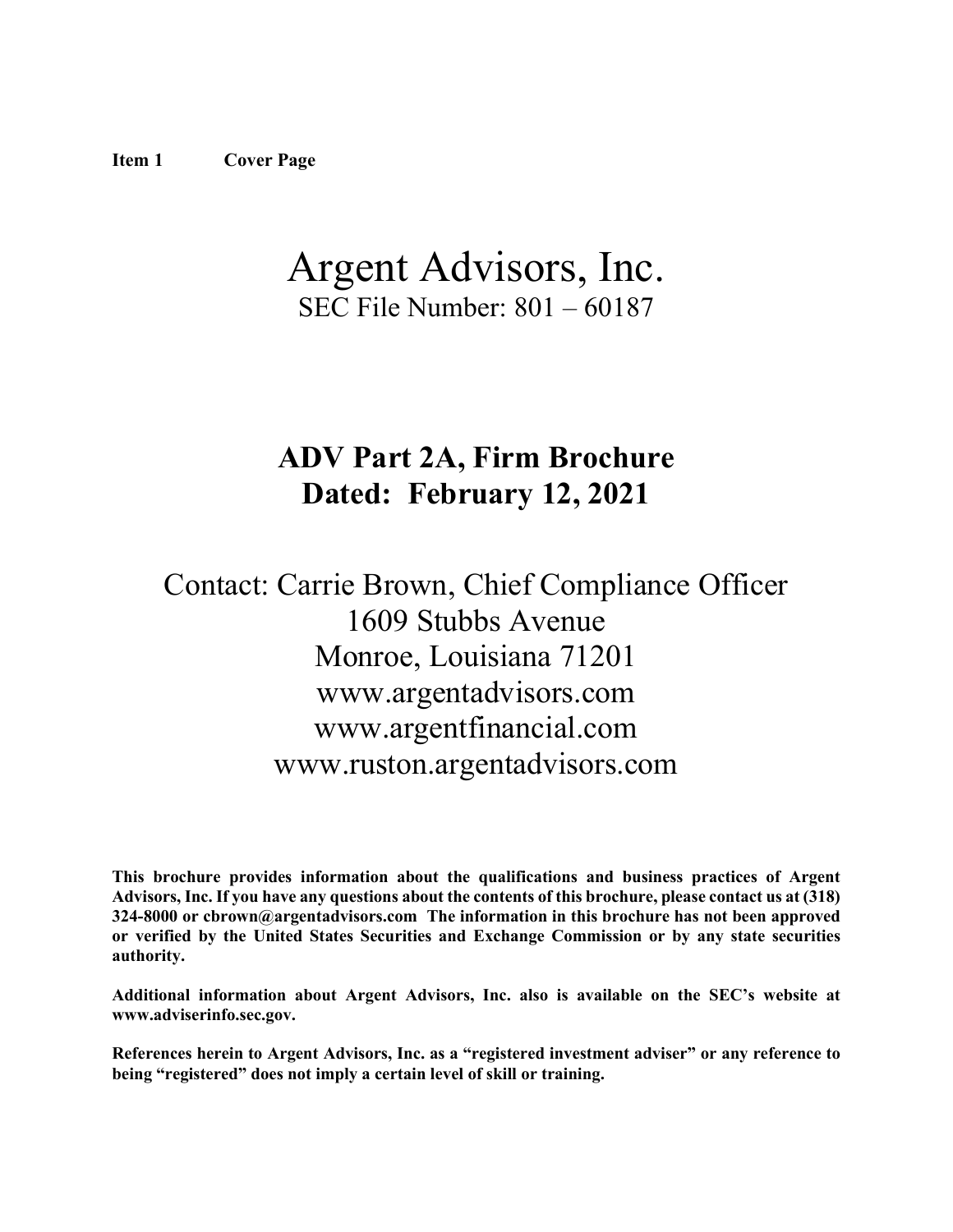#### <span id="page-1-0"></span>Item 2 **Material Changes**

Since the most recent annual update filing made on March 24, 2020, there have been no material changes made to this Brochure.

#### <span id="page-1-1"></span>Item 3 **Table of Contents**

| Item 1    |                                                                                          |  |
|-----------|------------------------------------------------------------------------------------------|--|
| Item 2    |                                                                                          |  |
| Item 3    |                                                                                          |  |
| Item 4    |                                                                                          |  |
| Item 5    |                                                                                          |  |
| Item 6    |                                                                                          |  |
| Item 7    |                                                                                          |  |
| Item 8    |                                                                                          |  |
| Item 9    |                                                                                          |  |
| Item 10   |                                                                                          |  |
| Item 11   | Code of Ethics, Participation or Interest in Client Transactions and Personal Trading 18 |  |
| Item 12   |                                                                                          |  |
| Item 13   |                                                                                          |  |
| Item 14   |                                                                                          |  |
| Item 15   |                                                                                          |  |
| Item 16   |                                                                                          |  |
| Item 17   |                                                                                          |  |
| Item 18   |                                                                                          |  |
|           |                                                                                          |  |
|           |                                                                                          |  |
| Item 1    |                                                                                          |  |
| Item 2    |                                                                                          |  |
| Item 3    |                                                                                          |  |
| Item 4    |                                                                                          |  |
| Item 5    |                                                                                          |  |
| Item 6    |                                                                                          |  |
| Item 7    |                                                                                          |  |
| Item 8    |                                                                                          |  |
| Item 9    |                                                                                          |  |
| Item 10   |                                                                                          |  |
| Item 11   | Code of Ethics, Participation or Interest in Client Transactions and Personal Trading 2  |  |
| Item 12   |                                                                                          |  |
| Item 13   |                                                                                          |  |
| Item 14   |                                                                                          |  |
| Item 15   |                                                                                          |  |
| Item $16$ |                                                                                          |  |
| Item 17   |                                                                                          |  |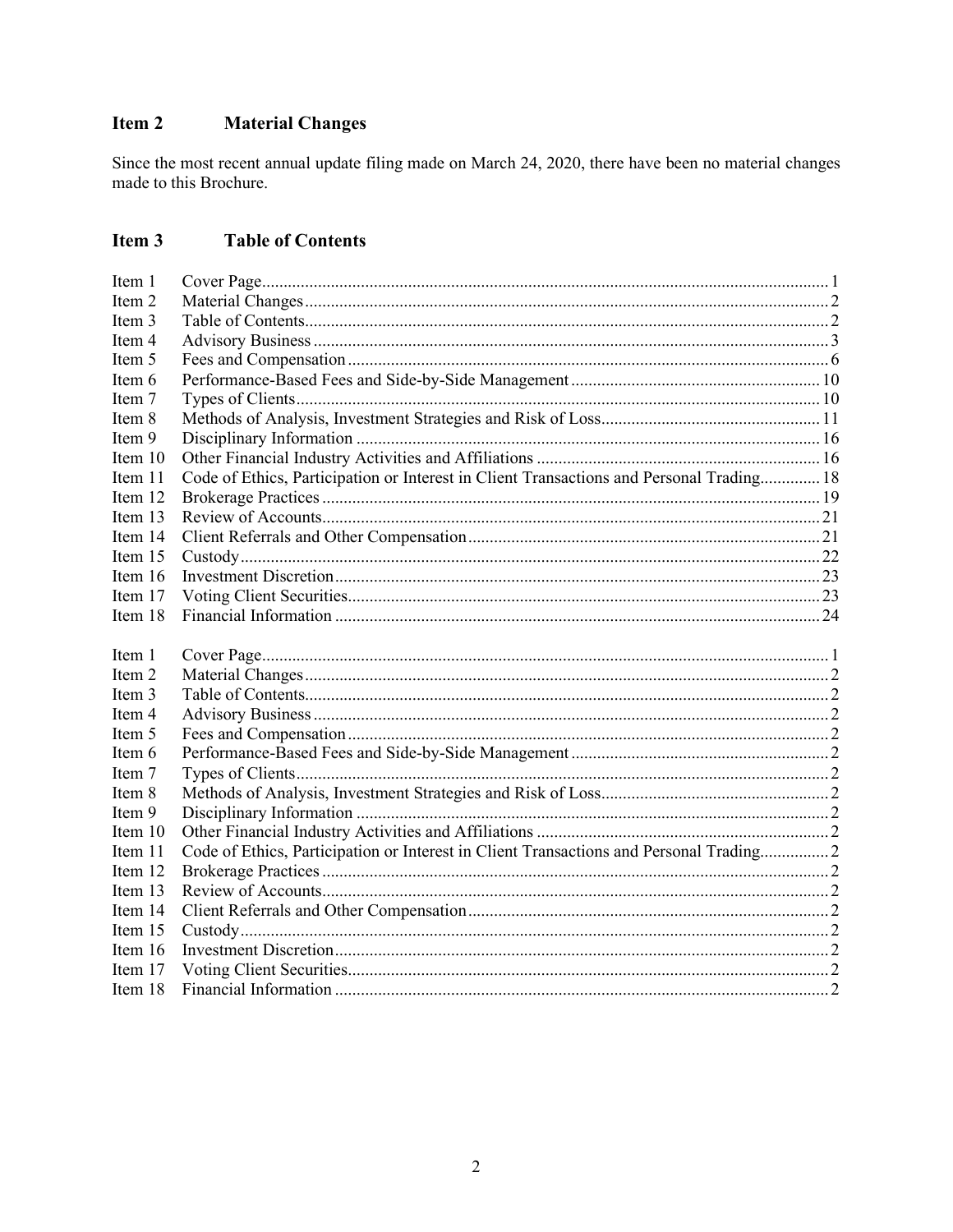# <span id="page-2-0"></span>**Item 4 Advisory Business**

A. Argent Advisors, Inc. (the "Registrant") is a corporation formed in January 1996 in the state of Louisiana. The Registrant became registered as an investment adviser firm in April 2004 and became a registered Municipal Advisor in 2018. The Registrant is principally owned by Argent Financial Group, Inc. Mike Jones is the Registrant's President.

#### B.

#### **INVESTMENT ADVISORY SERVICES**

The Registrant provides discretionary investment advisory services on a *fee* basis. The Registrant's annual investment advisory fee is based upon a percentage (%) of the market value of the assets placed under the Registrant's management. When consistent with a client's stated investment objectives, Registrant may also allocate client's investment assets among one or more mutual fund asset allocation programs as fully described in Item 8 below.

In addition to the investment advisory services that it provides directly to its clients, Registrant may also provide sub-advisory services to other investment advisers and/or trust entities, including independent affiliates of Argent Trust Company ("*ATC*"), as well as Argent Trust related affiliates. *ATC* and Registrant are wholly owned subsidiaries of Argent Financial Group. *ATC* may provide portfolio management services for advisory accounts custodied at *ATC* as well as those accounts custodied elsewhere. In addition, Registrant may utilize the services of other independent investment advisers pursuant to a subadvisory agreement between the Registrant and the independent investment adviser.

### **FINANCIAL PLANNING AND CONSULTING SERVICES (STAND-ALONE)**

The Registrant provides financial planning and/or consulting services (including investment and non-investment related matters, including estate planning, insurance planning, etc.) on a stand-alone separate fee basis. Registrant's planning and consulting fees are negotiable depending upon the level and scope of the service(s) required and the professional(s) rendering the service(s).

Prior to engaging the Registrant to provide planning or consulting services, clients are generally required to enter into a *Financial Planning and Consulting Agreement* with Registrant setting forth the terms and conditions of the engagement (including termination), describing the scope of the services to be provided, and the portion of the fee that is due from the client prior to Registrant commencing services.

If requested by the client, Registrant may recommend the services of other professionals for implementation purposes, including certain of the Registrant's representatives in their individual capacities as registered representatives of LPL Financial Corporation ("LPL") and/or licensed insurance professionals. (**See** disclosures at Item 10.C. below). Clients are under no obligation to engage the services of any such recommended professional. Clients retains absolute discretion over all such implementation decisions and are free to accept or reject any recommendation from the Registrant.

If a client engages an unaffiliated recommended professional, and a dispute arises thereafter relative to such engagement, the client agrees to seek recourse exclusively from and against the engaged professional. At all times, the engaged licensed professional, and **not** Registrant, shall be responsible for the quality and competency of the services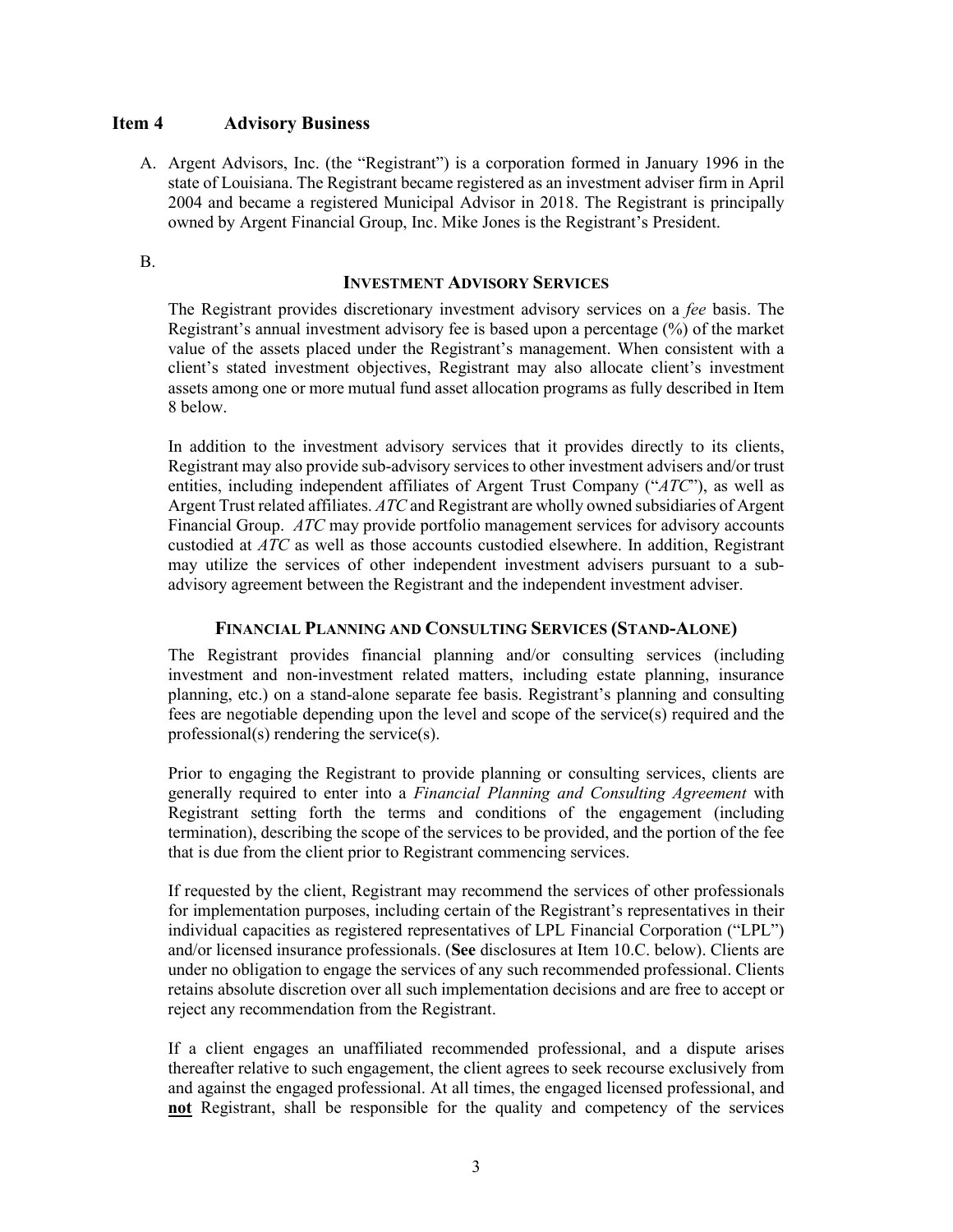provided. The preceding sentence shall not limit or waive any applicable rights under federal or state law, including securities laws and fiduciary obligations that cannot be limited or waived.

It remains the client's responsibility to promptly notify the Registrant if there is ever any change in their financial situation or investment objectives for the purpose of reviewing, evaluating or revising Registrant's previous recommendations and/or services.

#### **MISCELLANEOUS**

**Limitations of Financial Planning and Non-Investment Consulting/Implementation Services**. As indicated above, to the extent requested by a client, the Registrant may provide financial planning and related consulting services regarding non-investment related matters, such as estate planning, tax planning, insurance, etc.

The Registrant does not serve as an attorney or accountant, and no portion of our services should be construed as legal or accounting services. Accordingly, the Registrant does not prepare estate planning documents or tax returns. To the extent requested by a client, we may recommend the services of other professionals for certain non-investment implementation purpose (i.e. attorneys, accountants, insurance, etc.), including representatives of Registrant in their separate individual capacities as representatives of *LPL* and/or as licensed insurance agents. Clients are under no obligation to engage the services of any such recommended professional. The client retains absolute discretion over all such implementation decisions and is free to accept or reject any recommendation from Registrant and/or its representatives.

If the client engages any recommended unaffiliated professional, and a dispute arises thereafter relative to such engagement, the client agrees to seek recourse exclusively from and against the engaged professional. At all times, the engaged licensed professional[s], and not Registrant, shall be responsible for the quality and competency of the services provided. The preceding sentence shall not limit or waive any applicable rights under federal or state law, including securities laws and fiduciary obligations that cannot be limited or waived.

**Municipal Advisor**. The Registrant is registered with the SEC and MSRB as a municipal advisor. In such capacity the Registrant can provide consulting services to municipalities, generally regarding municipal funding needs.

**Sub-Advisory Arrangement**. The Registrant has entered into a sub-advisory agreement with *ATC*. *ATC* is an affiliated custodian and trust company.

The Registrant has engaged *ATC* specifically to maintain the MAP program the Registrant makes available to its clients. As a sub-advisor, *ATC* shall have discretionary authority for the day-to-day management of the assets that are allocated to it by the Registrant. *ATC* shall continue in such capacity until the arrangement is terminated or modified by the Registrant. The Registrant shall pay a portion of the investment advisory fee received for these allocated assets to the sub-advisor for its sub-advisory services.

**Retirement Plan Rollovers – No Obligation / Conflict of Interest**. A client or prospective client leaving an employer typically has four options regarding an existing retirement plan (and may engage in a combination of these options): (i) leave the money in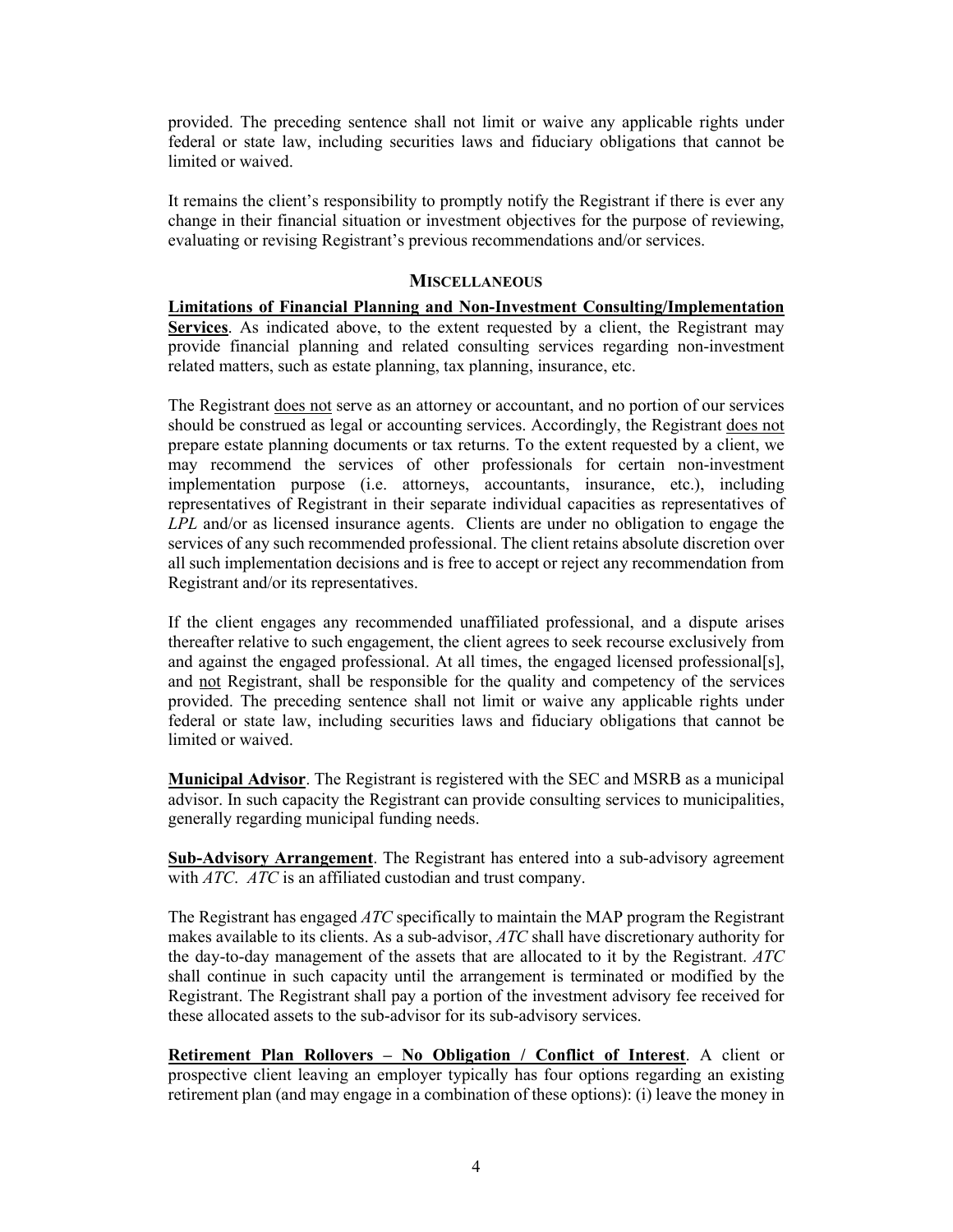the former employer's plan, if permitted, (ii) roll over the assets to the new employer's plan, if one is available and rollovers are permitted, (iii) roll over to an Individual Retirement Account ("IRA"), or (iv) cash out the account value (which could, depending upon the client's age, result in adverse tax consequences). If the Registrant recommends that a client roll over their retirement plan assets into an account to be managed by the Registrant, such a recommendation creates a conflict of interest if the Registrant will earn an advisory fee on the rolled over assets. No client is under any obligation to roll over retirement plan assets to an account managed by Registrant.

**Use of Mutual and Exchange Traded Funds**. Most mutual funds and exchange traded funds are available directly to the public. Therefore, a prospective client can obtain many of the funds that may be utilized by Registrant independent of engaging Registrant as an investment advisor. However, if a prospective client determines to do so, they will not receive Registrant's initial and ongoing investment advisory services. In addition to Registrant's investment advisory fee described below, and transaction and/or custodial fees discussed below, clients will also incur, relative to all mutual fund and exchange traded fund purchases, charges imposed at the fund level (e.g. management fees and other fund expenses).

**Portfolio Activity**. Registrant has a fiduciary duty to provide services consistent with the client's best interest. As part of its investment advisory services, Registrant will review client portfolios on an ongoing basis to determine if any changes are necessary based upon various factors, including, but not limited to, investment performance, fund manager tenure, style drift, account additions/withdrawals, and/or a change in the client's investment objective. Based upon these factors, there may be extended periods of time when Registrant determines that changes to a client's portfolio are neither necessary nor prudent. Of course, as indicated below, there can be no assurance that investment decisions made by Registrant will be profitable or equal any specific performance level(s). Clients nonetheless remain subject to the fees described in Item 5 below during periods of account inactivity.

**Cash Positions**. At any specific point in time, depending upon perceived or anticipated market conditions/events (there being no guarantee that such anticipated market conditions/events will occur), the Registrant maintains cash positions for defensive purposes. All cash positions (money markets, etc) shall be included as part of assets under management for purposes of calculating the Registrant's advisory fee and will be subject to the same fee schedule as set forth above for fixed income.

**Inverse/Enhanced Market Strategies**. The Registrant may utilize long and short mutual funds and/or exchange traded funds that are designed to perform in either an: (1) inverse relationship to certain market indices (at a rate of 1 or more times the inverse [opposite] result of the corresponding index) as an investment strategy and/or for the purpose of hedging against downside market risk; and (2) enhanced relationship to certain market indices (at a rate of 1 or more times the actual result of the corresponding index) as an investment strategy and/or for the purpose of increasing gains in an advancing market. There can be no assurance that any such strategy will prove profitable or successful. In light of these enhanced risks/rewards, a client may direct the Registrant, in writing, not to employ any or all such strategies for their accounts.

**Trade Error Policy**. Registrant shall reimburse accounts for losses resulting from the Registrant's trade errors.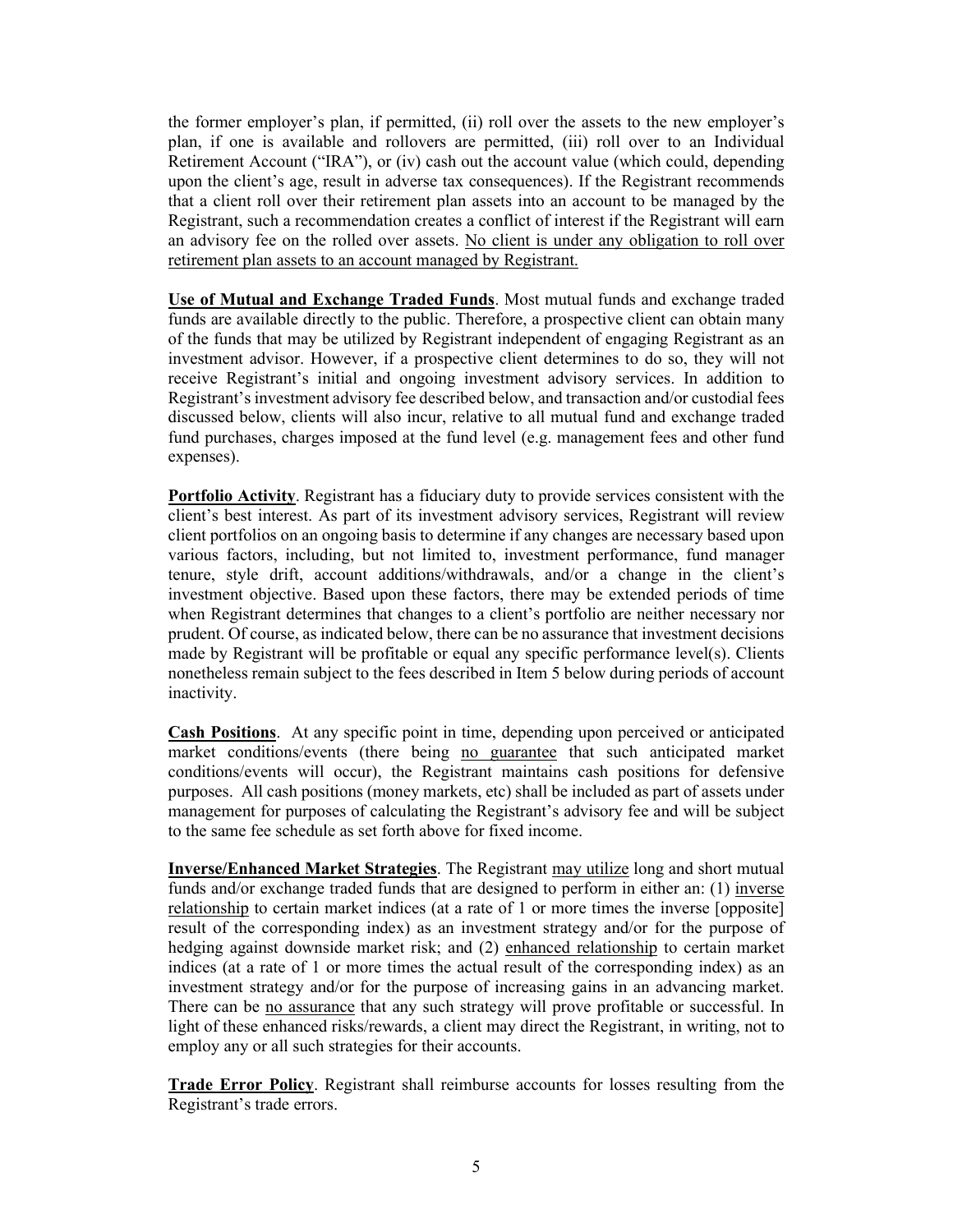**Client Obligations**. In performing its services, Registrant shall not be required to verify any information received from the client or from the client's other professionals, and is expressly authorized to rely thereon. Moreover, each client is advised that it remains their responsibility to promptly notify the Registrant if there is ever any change in their financial situation or investment objectives for the purpose of reviewing, evaluating or revising Registrant's previous recommendations and/or services.

**Disclosure Brochure**. A copy of the Registrant's written Brochure as set forth on Part 2A of Form ADV as well as a copy of the Registrant's Client Relationship Summary as set forth on Form CRS shall be provided to each client prior to, or contemporaneously with, the execution of the *Investment Advisory Agreement* or *Financial Planning and Consulting Agreement*.

- C. The Registrant shall provide investment advisory services specific to the needs of each client. Prior to providing investment advisory services, an investment adviser representative will ascertain each client's investment objective(s). Thereafter, the Registrant shall allocate and/or recommend that the client allocate investment assets consistent with the designated investment objective(s). The client may, at any time, impose reasonable restrictions, in writing, on the Registrant's services.
- D. The Registrant does not participate in a wrap fee program.
- E. As of December 31, 2020, the Registrant had \$1,073,723,799 in assets under management on a discretionary basis.

### <span id="page-5-0"></span>**Item 5 Fees and Compensation**

A.

#### **INVESTMENT ADVISORY SERVICES**

The Registrant provides discretionary investment advisory services on a *fee* basis. The Registrant's annual investment advisory fee is negotiable and may vary depending upon various objective and subjective factors, but is generally charged according to the following fee schedule\*:

| <b>Account Type</b>                   | <b>Assets Under Management</b> | <b>Annual Fee</b> |          |
|---------------------------------------|--------------------------------|-------------------|----------|
| <b>Standard Portfolio Management:</b> | First                          | 500,000           | 1.25%    |
| MAP Managed, Retirement Builder,      | <b>Next</b>                    | 500,000           | 1.00%    |
| Prime/Prime Plus, Dividend Rotation,  | Next                           | 1,000,000         | $0.90\%$ |
| <b>Individually Managed Accounts</b>  | Over                           | 2,000,000         | 0.70%    |
| <b>Dynamic Asset Models:</b>          | First                          | 1,000,000         | $2.00\%$ |
| Momentum Select                       | Next                           | 4,000,000         | $1.00\%$ |
| Plus \$20 per month operations fee    | Over                           | 5,000,000         | 0.80%    |
| Prime Dynamic                         | First                          | 1,000,000         | 1.50%    |
|                                       | Over                           | 1,000,000         | 1.25%    |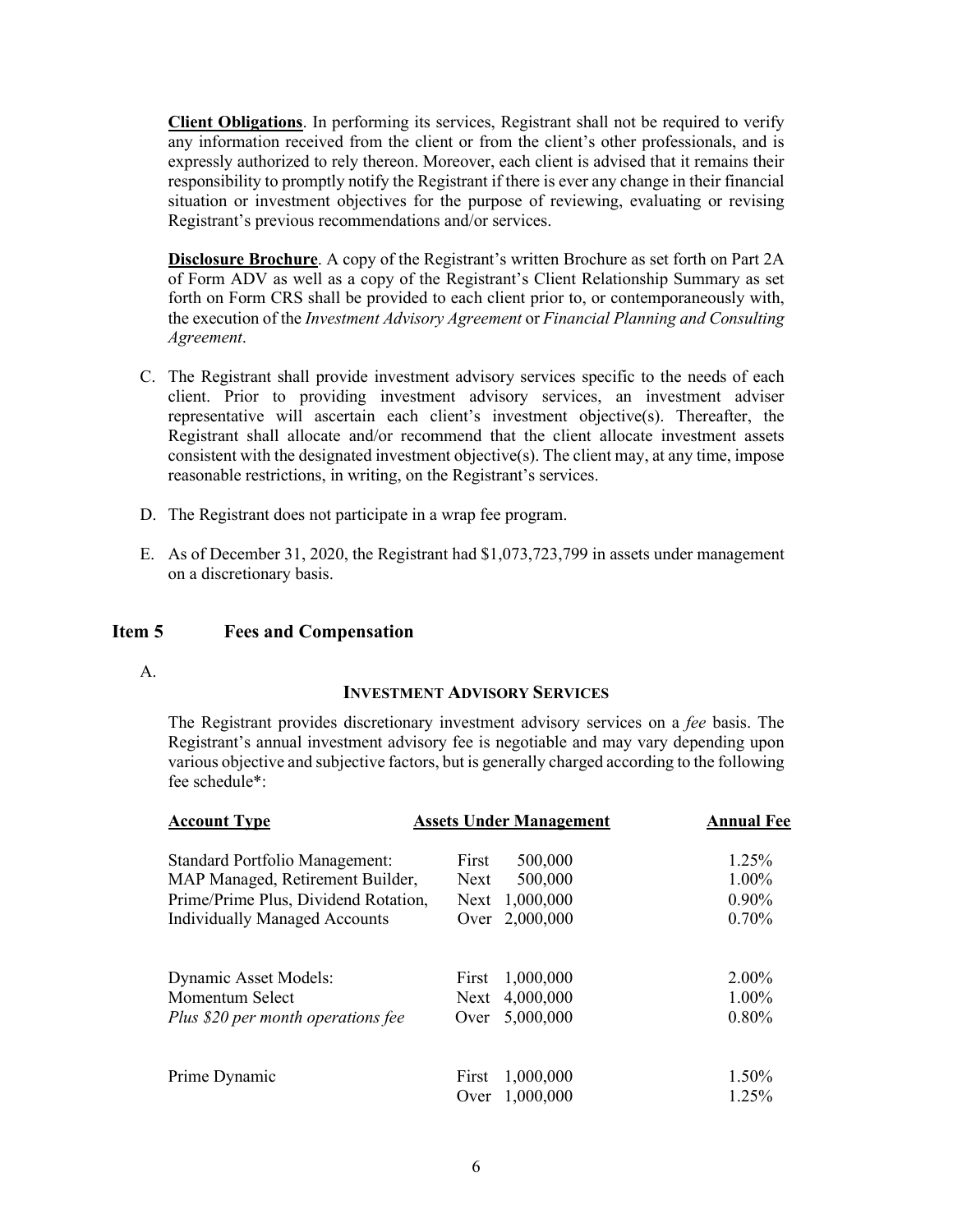| <b>Public Funds Management:</b> | First 10,000,000 | $0.20\%$   |
|---------------------------------|------------------|------------|
|                                 | Next 10,000,000  | $0.175\%$  |
|                                 | Over 20,000,000  | $0.15\%$   |
|                                 | Over 25,000,000  | Negotiated |

The Registrant's investment advisory fee is negotiable at Registrant's discretion, depending upon objective and subjective factors including but not limited to: the amount of assets to be managed; portfolio composition; the scope and complexity of the engagement; the anticipated number of meetings and servicing needs; related accounts; future earning capacity; anticipated future additional assets; the professional(s) rendering the service(s); prior relationships with the Registrant and/or its representatives, and negotiations with the client. As a result of these factors, similarly situated clients could pay different fees, the services to be provided by the Registrant to any particular client could be available from other advisers at lower fees, and certain clients may have fees different than those specifically set forth above.

Accounts custodied at ATC - \$240 base fee and \$350.00 minimum annual fee may apply. ATC reserves the right to charge reasonable fees for services, duties and responsibilities undertaken in connection with Public Funds Management. Additional fees of up to \$300.00 per hour may be charged.

Accounts custodied at SEI Private Trust - \$15.00 quarterly fee may be charged for accounts with a balance less than \$50,000.

Accounts custodied at Fidelity - \$50 annual base fee may be charged.

The Registrant may recommend certain clients open accounts at American Fund for the sole purpose of holding American Fund funds. The recommendation to open these accounts shall generally be limited to clients with less than \$100,000 in assets under management or those clients already holding American Fund funds. Due to certain limitations within these accounts, the Registrant's advisory fee shall be discounted by 25 basis points.

**\***Please refer to Item 5.C. below with respect to additional service fees and charges that clients incur in addition to the investment advisory fees generally described above.

### *Custom Service Fees*

IRA's - \$50.00 annual maintenance and 5498 reporting fee (ATC only) \$75.00 Calculation of required minimum distribution (RMD) (ATC only)

Unique Assets – (real estate, closely held companies, etc.) a setup fee and annual maintenance fee will apply. Annual out-of-pocket expenses and appraisal fees may also apply. Please contact our office for details.

Other Services – such as ongoing retirement or financial planning, budget assistance, bill paying, special requests, etc. can be performed by your Advisor. These additional services may affect the rates listed in the basic fee schedule above or may be billed at a rate of \$150 per hour.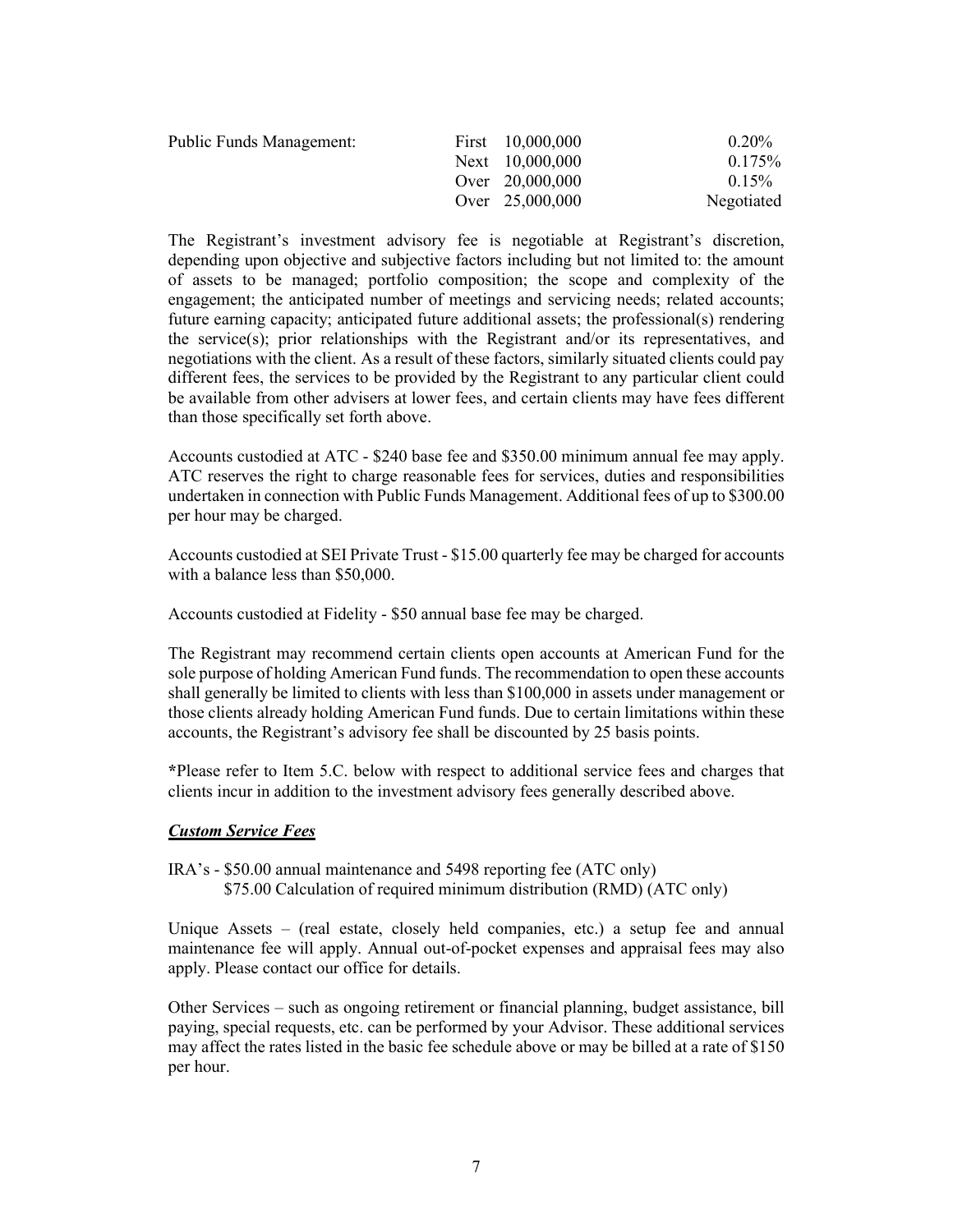Argent Trust Company, our affiliated custodian, receives service fees of up to 25 basis points (one quarter of 1 percent) on money market and select mutual fund balances. ATC custody fees are included in the pricing above.

SEI Investments Management Co ("*SEI*") charges 15 basis points for Non-SEI Third Party Assets for Transaction Fee (TF) funds, ETFs, and Securities in Client Directed Portfolios. The fee will never be more than \$1,000 per year per household/account.

SEI Asset Based Pricing Arrangement – SEI charges an additional 15 basis points up to a maximum of \$1000 per account on all SEI funds. All SEI funds, within the models, are institutional with no additional charge.

# *Trading Fees*

Trading fees vary by custodian, please ask your Advisor for specific trading information.

Although Registrant allocates client assets consistent with the client's designated investment objective, the fact that the Registrant earns a higher fee for certain account types as referenced in the above fee schedule, is a conflict of interest since the Registrant has an economic incentive to recommend a higher fee-paying type account. The Registrant's Chief Compliance Officer, Carrie Brown, remains available to address any questions that a client or prospective client may have regarding this conflict of interest.

**Additional Performance Measurement Charge**. In addition to the above fees/charges, all clients will incur the same fixed monthly charge to reimburse the Registrant for the costs of Black Diamond performance measurement technology, regardless of the size of the account. Therefore, smaller accounts will be disproportionately affected.

### **FINANCIAL PLANNING AND CONSULTING SERVICES (STAND-ALONE)**

The Registrant provides financial planning and/or consulting services (including investment and non-investment related matters, including estate planning, insurance planning, etc.) on a stand-alone fee basis. Registrant's planning and consulting fees are negotiable, but are generally \$150 on an hourly rate basis or between \$1,000 and \$5,000 on a fixed fee basis, depending upon the level and scope of the service(s) required and the professional(s) rendering the service(s).

- B. Clients may elect to have the Registrant's advisory fees deducted from their custodial account. Both Registrant's *Investment Advisory Agreement* and the custodial/clearing agreement may authorize the custodian to debit the account for the amount of the Registrant's investment advisory fee and to directly remit that management fee to the Registrant in compliance with regulatory procedures. In the limited event that the Registrant bills the client directly, payment is due upon receipt of the Registrant's invoice. The Registrant shall deduct fees and/or bill clients monthly in arrears based upon the market value of the assets on the last business day of the previous month.
- C. The Registrant may recommend particular broker-dealers and/or custodians for client investment management assets, including *ATC*, an affiliated trust company (**See** Item 10.C.5 below) and/or Fidelity Investments ("*Fidelity*"). Broker-dealers such as *ATC* and *Fidelity* charge brokerage commissions and/or transaction fees for effecting certain securities transactions. Clients will incur, in addition to Registrant's investment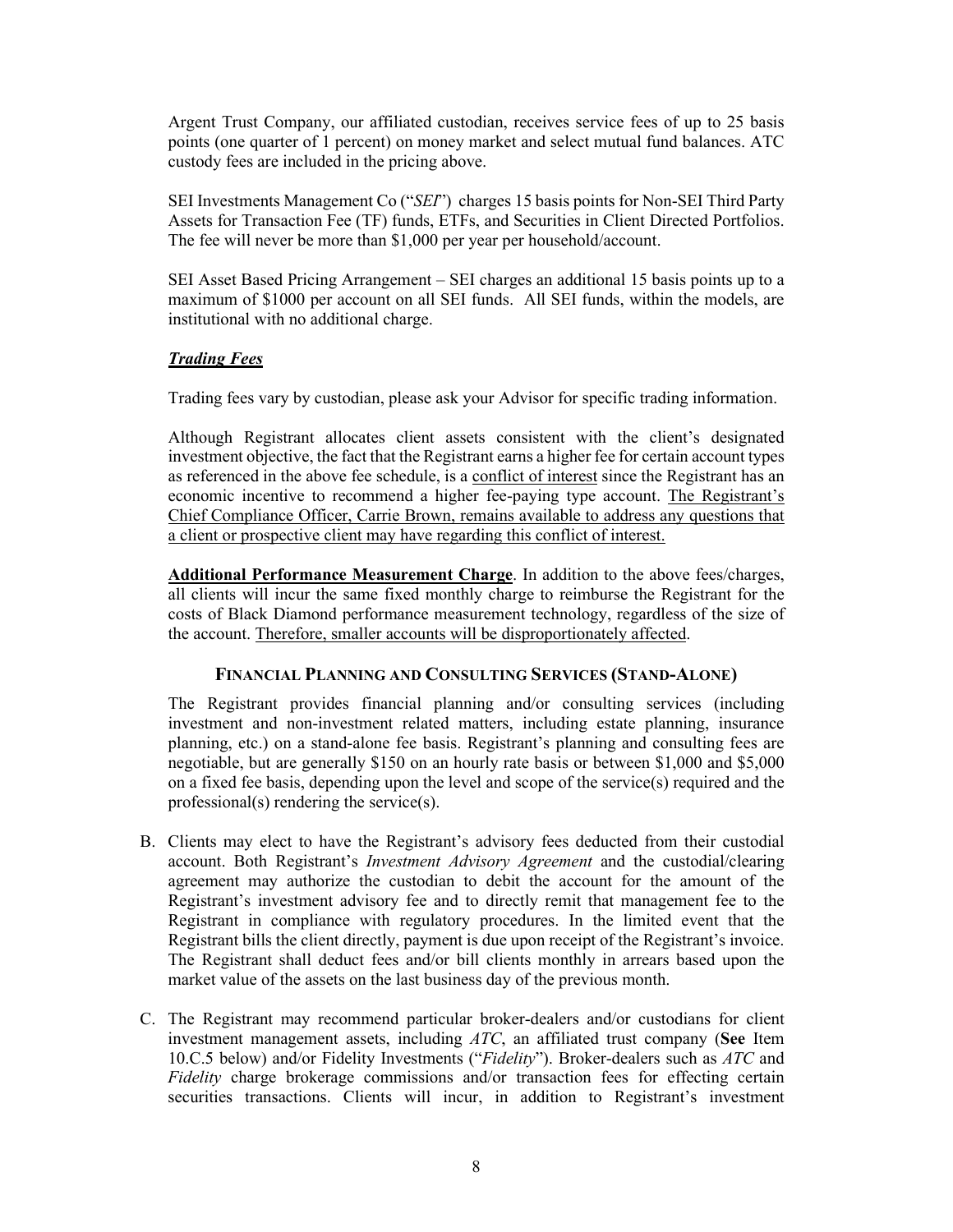management fee, brokerage commissions and/or transaction fees, and, relative to all mutual fund and exchange traded fund purchases, charges imposed at the fund level (e.g. management fees and other fund expenses). When beneficial to the client, individual debt and/or equity transactions may be effected through broker-dealers with whom Registrant has entered into arrangements for prime brokerage clearing services.

In addition to the above: clients whose accounts are custodied with SEI are charged an additional 15 basis point fee on third-party (non-*SEI*) assets maintained by the client. Furthermore, clients custodied at *SEI* who maintain less than \$50,000 under management may incur a \$15.00 quarterly fee. *SEI* Accounts custodied at ATC may be subject to a minimum annual fee of \$350. Clients custodied at *SEI* may also elect to receive advanced reporting services, for an addition cost of \$25 per year. Accounts custodied at Fidelity are subject to a \$50 annual base fee. With respect to Individual Retirement Accounts, the Registrant charges an annual fee of \$50.00 for account maintenance and Form 5498 reporting, an annual fee of \$75.00 for calculation of required minimum distribution amounts; an annual fee of \$250 for unique asset set up, monitoring, and appraisal evaluation; and a \$25.00 charge for every outgoing wire transfer request.

For those clients who elect to custody their investment management assets with *ATC*, *ATC* shall receive custodial fees, per trade transaction fees, rebates and a shareholder services fee. *ATC* and Registrant are wholly owned subsidiaries of Argent Financial Group. (**See** Item 10.C below). The recommendation that a client custody their investment management assets with *ATC* presents a material conflict of interest, as *ATC*, an affiliated entity receives custodial fees, per trade transaction fees, rebates and a shareholder services fee. In addition, certain of the investment models utilized may also pay 12b-1 fees. Registrant's related persons *may* indirectly benefit from the payment of these fees to *ATC*. This indirect benefit may provide an incentive to recommend *ATC* as a custodian based on economic benefits, rather than on a particular client's need. No client is under any obligation to engage *ATC* as their account custodian. Clients are reminded that they may engage other, non-affiliated account custodians.

D. Registrant's annual investment advisory fee shall be prorated and paid monthly, in arrears, based upon the market value of the assets on the last business day of the previous month. The Registrant generally requires an annual minimum fee of \$350 for accounts custodied at *ATC*. The Registrant, in its sole discretion, may charge a lesser investment management fee and/or waive or reduce its minimum fees requirement based upon certain criteria (i.e. anticipated future earning capacity, anticipated future additional assets, dollar amount of assets to be managed, related accounts, account composition, competition negotiations with client, etc.).

As result of the above, similarly situated clients could pay different fees. In addition, similar advisory services may be available from other investment advisers for similar or lower fees.

The *Investment Advisory Agreement* between the Registrant and the client will continue in effect until terminated by either party by written notice in accordance with the terms of the *Investment Advisory Agreement*. Upon termination, the client shall remain responsible for payment for all services rendered by the Registrant prior to the date of termination.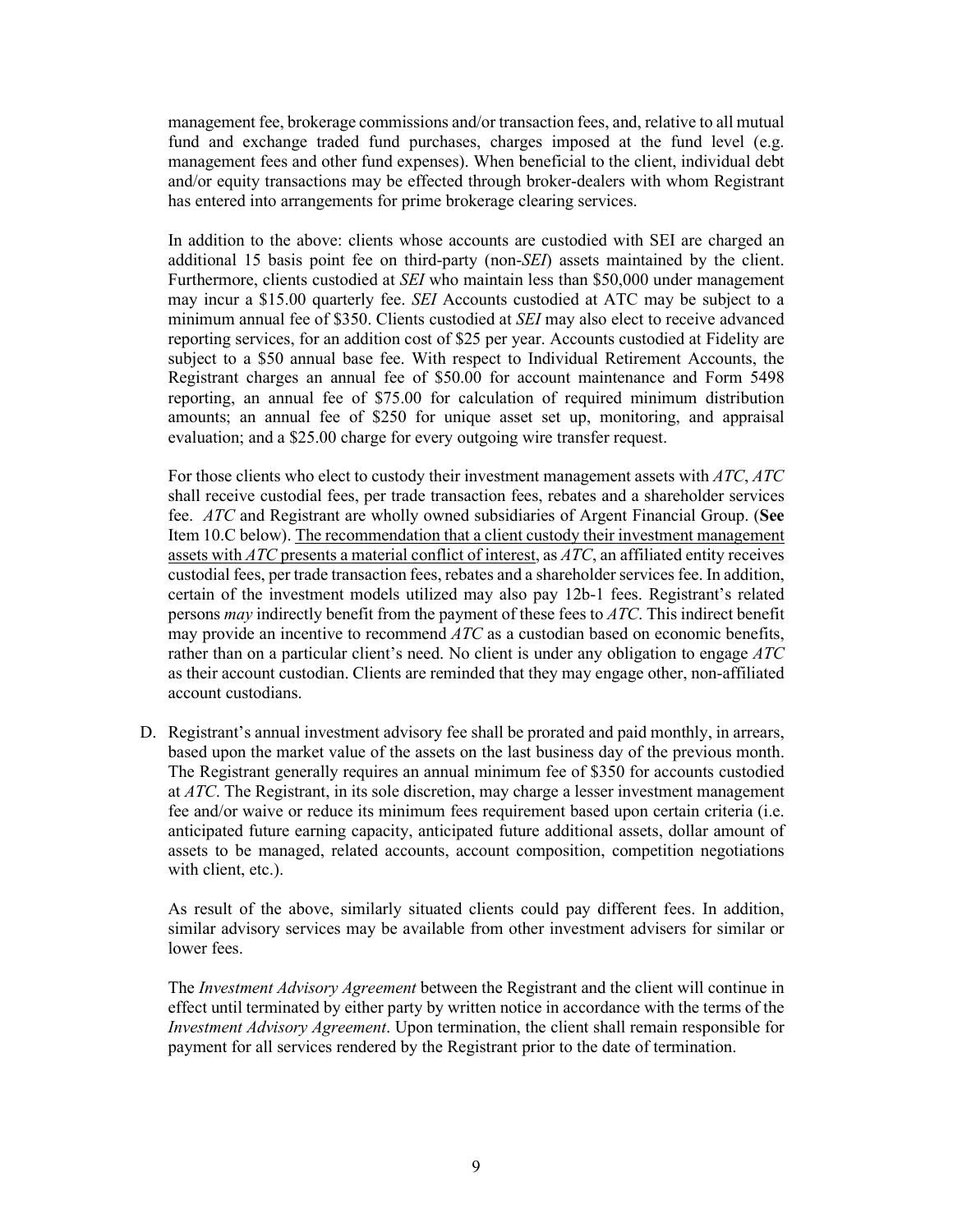- E. **Commission Transactions.** In the event that the client desires, the client can engage certain of the Registrant's representatives, in their individual capacities as registered representatives of LPL Financial Corporation ("*LPL*"), an SEC registered and FINRA member broker-dealer, to implement investment recommendations on a commission basis. In the event the client chooses to purchase investment products through *LPL*, *LPL* will charge brokerage commissions to effect securities transactions, a portion of which commissions *LPL* shall pay to Registrant's representatives, as applicable. The brokerage commissions charged by *LPL* may be higher or lower than those charged by other brokerdealers. In addition, *LPL*, relative to commission mutual fund purchases, may also receive additional ongoing 12b-1 trailing commission compensation directly from the mutual fund company during the period that the client maintains the mutual fund investment.
	- 1. **Conflict of Interest**: The recommendation that a client purchase a commission product from *LPL* presents a conflict of interest, as the receipt of commissions may provide an incentive to recommend investment products based on commissions received, rather than on a particular client's need. No client is under any obligation to purchase any commission products from *LPL*.
	- 2. Clients may purchase investment products recommended by Registrant through other, non-affiliated broker dealers or agents.
	- 3. The Registrant does not receive more than 50% of its revenue from advisory clients as a result of commissions or other compensation for the sale of investment products the Registrant recommends to its clients.
	- 4. When Registrant's representatives sell an investment product on a commission basis, the Registrant does not charge an advisory fee in addition to the commissions paid by the client for such product. When providing services on an advisory fee basis, the Registrant's representatives do not also receive commission compensation for such advisory services. However, a client may engage the Registrant to provide investment management services on an advisory fee basis and separate from such advisory services purchase an investment product from Registrant's representatives on a separate commission basis.

### <span id="page-9-0"></span>**Item 6 Performance-Based Fees and Side-by-Side Management**

Neither the Registrant nor any supervised person of the Registrant accepts performancebased fees.

# <span id="page-9-1"></span>**Item 7 Types of Clients**

The Registrant's clients shall generally include individuals, business entities, trusts, estates, charitable organizations and government municipalities.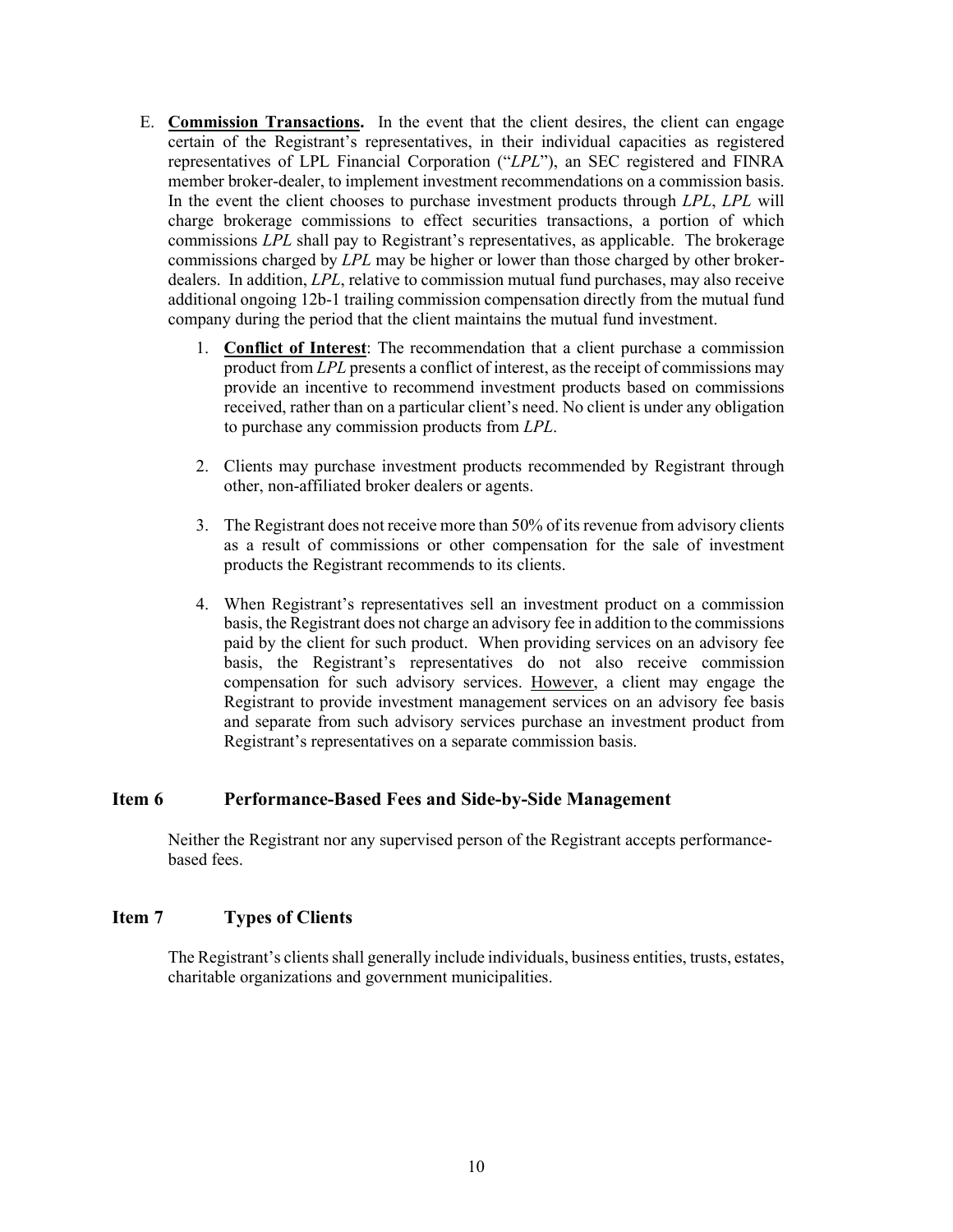# <span id="page-10-0"></span>**Item 8 Methods of Analysis, Investment Strategies and Risk of Loss**

A. The Registrant shall utilize the following methods of security analysis:

- Charting (analysis performed using patterns to identify current trends and trend reversals to forecast the direction of prices)
- Fundamental (analysis performed on historical and present data, with the goal of making financial forecasts)
- Technical (analysis performed on historical and present data, focusing on price and trade volume, to forecast the direction of prices)
- Cyclical (analysis performed on historical relationships between price and market trends, to forecast the direction of prices)

The Registrant shall utilize the following investment strategies when implementing investment advice given to clients:

- Long Term Purchases (securities held at least a year)
- Short Term Purchases (securities sold within a year)
- Trading (securities sold within thirty (30) days)

**Investment Risk**. Investing in securities involves risk of loss that clients should be prepared to bear. Different types of investments involve varying degrees of risk, and it should not be assumed that future performance of any specific investment or investment strategy (including the investments and/or investment strategies recommended or undertaken by the Registrant) will be profitable or equal any specific performance level(s).

B. The Registrant's methods of analysis and investment strategies do not present any significant or unusual risks.

However, every method of analysis has its own inherent risks. To perform an accurate market analysis the Registrant must have access to current/new market information. The Registrant has no control over the dissemination rate of market information; therefore, unbeknownst to the Registrant, certain analyses may be compiled with outdated market information, severely limiting the value of the Registrant's analysis. Furthermore, an accurate market analysis can only produce a forecast of the direction of market values. There can be no assurances that a forecasted change in market value will materialize into actionable and/or profitable investment opportunities.

The Registrant's primary investment strategies - Long Term Purchases, Short Term Purchases, and Trading - are fundamental investment strategies. However, every investment strategy has its own inherent risks and limitations. For example, longer term investment strategies require a longer investment time period to allow for the strategy to potentially develop. Shorter term investment strategies require a shorter investment time period to potentially develop but, as a result of more frequent trading, may incur higher transactional costs when compared to a longer term investment strategy. Trading, an investment strategy that requires the purchase and sale of securities within a thirty (30) day investment time period, involves a very short investment time period but will incur higher transaction costs when compared to a short term investment strategy and substantially higher transaction costs than a longer term investment strategy.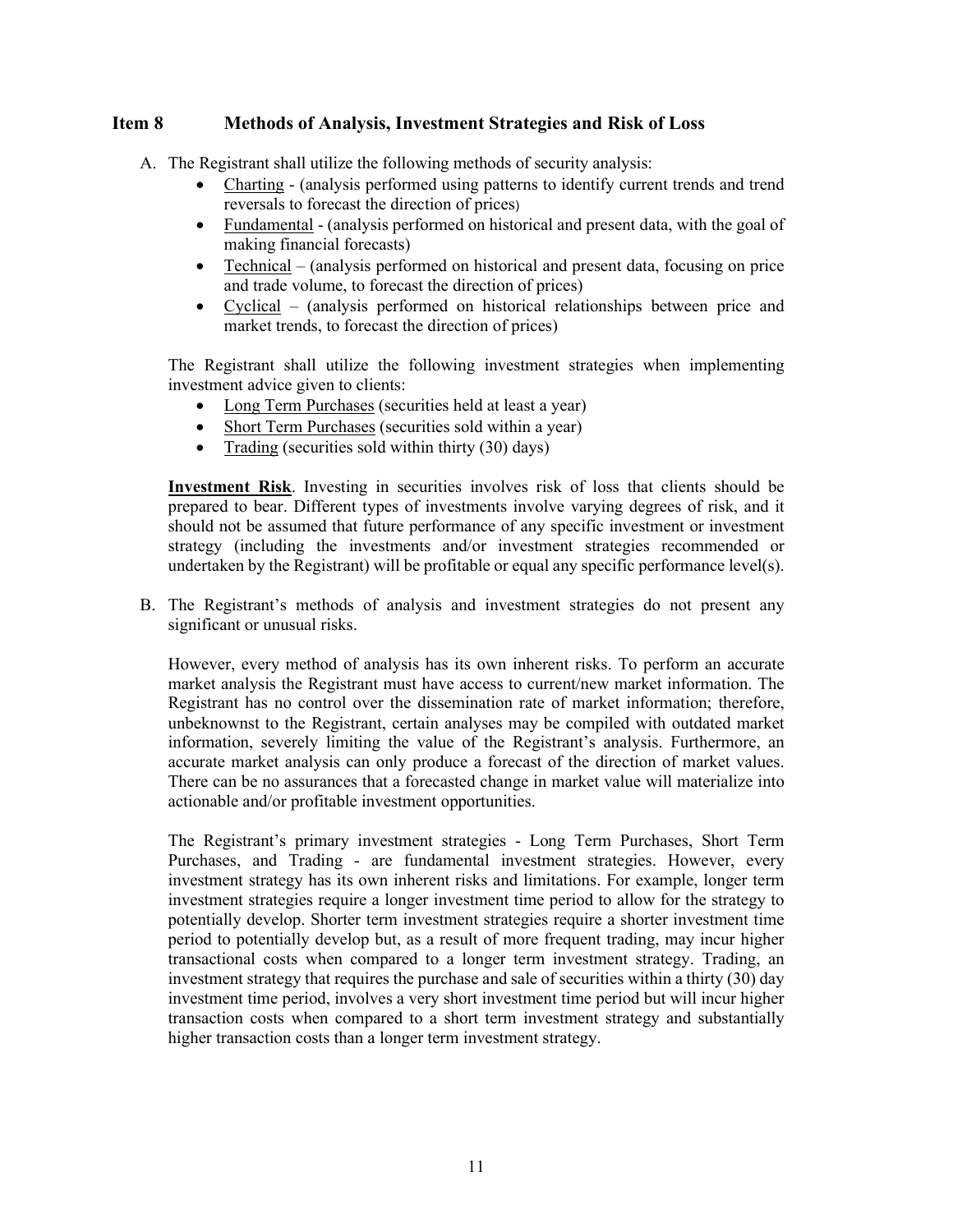C. Currently, the Registrant primarily allocates client investment assets among various individual equity and fixed income securities, mutual funds and/or exchange traded funds on a discretionary basis in accordance with the client's designated investment objective(s).

Registrant may allocate investment management assets of its client accounts, on a discretionary basis, among one or more mutual fund asset allocation programs. The mutual fund asset allocation programs comply with the requirements of Rule 3a-4 of the Investment Company Act of 1940. Rule 3a-4 provides similarly managed investment programs, with a non-exclusive safe harbor from the definition of an investment company. In accordance with Rule 3a-4, the following disclosure is specifically applicable to Registrant's management of client assets:

1. *Initial Interview* – at the opening of the account, the Registrant, through its designated representatives, shall obtain from the client information sufficient to determine the client's financial situation and investment objectives;

2. *Individual Treatment* – the client's account is managed on the basis of the client's financial situation and investment objectives;

3. *Quarterly Notice* – at least quarterly the Registrant shall notify the client to advise the Registrant whether the client's financial situation or investment objectives have changed, or if the client wants to impose and/or modify any reasonable restrictions on the management of his/her/its account;

4. *Annual Contact* – at least annually, the Registrant shall contact the client to determine whether the client's financial situation or investment objectives have changed, or if the client wants to impose and/or modify any reasonable restrictions on the management of his/her/its account.

5. *Consultation Available* – the Registrant shall be reasonably available to consult with the client relative to the status of the client's account;

6. *Quarterly Statement –* the client shall be provided with a quarterly report for the account for the preceding period;

7. *Ability to Impose Restrictions* – the client shall have the ability to impose reasonable restrictions on the management of the account, including the ability to instruct the Registrant not to purchase certain mutual funds;

8. *No Pooling* – the client's beneficial interest in a security does not represent an undivided interest in all the securities held by the custodian, but rather represents a direct and beneficial interest in the securities which comprise the client's account;

9. *Separate Account* - a separate account is maintained for the client with the Custodian; and

10. *Ownership* – each client retains indicia of ownership of the account (e. g. right to withdraw securities or cash, exercise or delegate proxy voting, and receive transaction confirmations).

The Registrant believes that its annual investment management fee is reasonable in relation to: (1) the advisory services provided under the *Investment Advisory Agreement*; and (2) the fees charged by other investment advisers offering similar services/programs. However, Registrant's annual investment management fee may be higher than that charged by other investment advisers offering similar services/programs. In addition to Registrant's annual investment management fee, the client will also incur charges imposed directly at the mutual and exchange traded fund level (e.g., management fees and other fund expenses). Registrant's investment programs may involve above-average portfolio turnover which could negatively impact upon the net after-tax gain experienced by an individual client in a taxable account.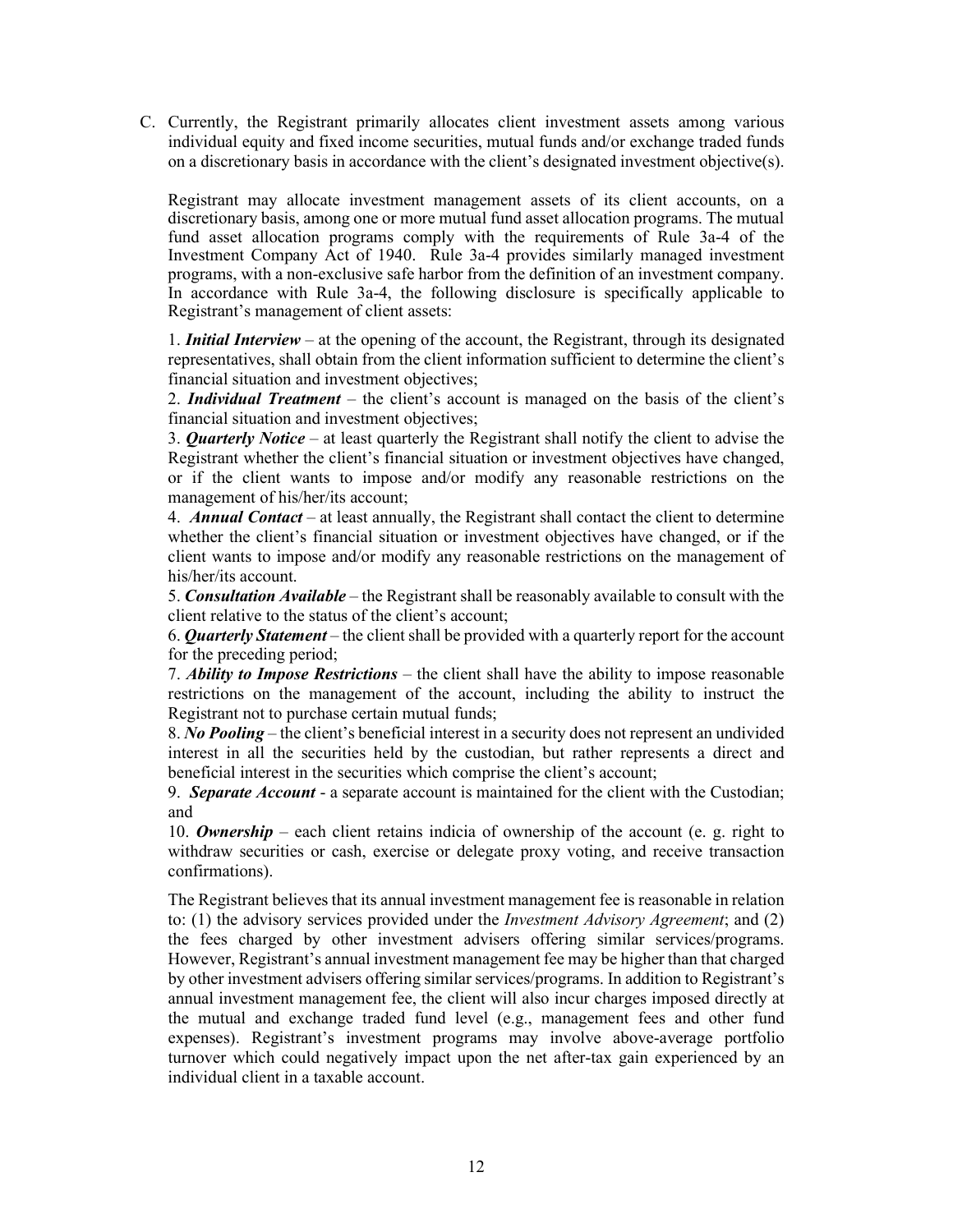These allocation models include the following:

#### **Argent Advisors Standard Portfolio Management Portfolios**

#### **Retirement Builder**

Retirement Builder portfolios offer more diversified asset allocation to meet client objectives. Stock, bond, ETF, mutual fund, and cash positions will be allocated based on market and economic conditions. Additional asset classes including commodities, real estate and managed futures may be used to fully diversify Retirement Builder portfolio. The portfolios will also use mutual funds that give the managers of those funds more flexibility in making asset allocation calls.

**Prime ETF** – The theory behind PRIME ETF is that participation in the stock and bond market should be made through a disciplined, diversified approach. The model mainly uses non-commission indexed ETFs to meet its objectives. Clients select from six different PRIME ETF models based on their return objectives and risk attitudes. The Registrant uses generally Passive Asset Allocation to adjust the percentages of the client's holdings based on market conditions. This process spreads investor dollars between several different asset types. The Registrant may under or over-weight asset classes based on market outlook.

**Prime** – The theory behind PRIME is that participation in the stock and bond market should be made through a disciplined, diversified approach. The model uses mutual funds and ETFs to meet its objectives. Clients select from six different PRIME models based on their return objectives and risk attitudes. The Registrant uses Active Asset Allocation to adjust the percentages of the client's holdings based on market conditions. This process spreads investor dollars between several different asset types. The Registrant may under or over-weight asset classes based on market outlook.

**Managed Asset Portfolio ("MAP")** – MAP employs top-performing no-load (or load waived) funds, diversification and asset allocation to provide clients active market participation in good markets and a less volatile portfolio in down markets. Clients in MAP can select from six different models as determined by risk attitudes and return objectives. Models range from all income to all equity mutual funds. Through asset allocation, the percentages of holdings are adjusted, based on market conditions. The process of asset allocation will spread investor dollars between several different asset classes and may be overweight or underweight based on market outlook. MAP models are managed by *ATC*. (**See** Item 10.C below)

**Dividend Focus I and II** - For many years now Morningstar has provided research on dividend paying stocks. Argent Advisors has chosen to subscribe to their research and use their recommendations as a starting point and primary buy list to build two dividend models. The registrant offers two models built around the concept of dividend investing. Dividend Focus I will be utilized for retail fiduciary accounts which seek high quality stocks that pay attractive, reliable, and growing cash dividends. This model will exist for accounts that can hold 15 to 20 stocks. In order to maintain a balance among industry sectors and allocate some funds internationally, a small number of the holdings in this model will come from our own fundamental research. Dividend Focus II will be for larger portfolios which can hold most, if not all, of the stocks recommended by Morningstar in their dividend select research. It also exists to provide high quality stocks that pay attractive, reliable and growing cash dividends and it too can hold a small number of the holdings which will come from our own fundamental research.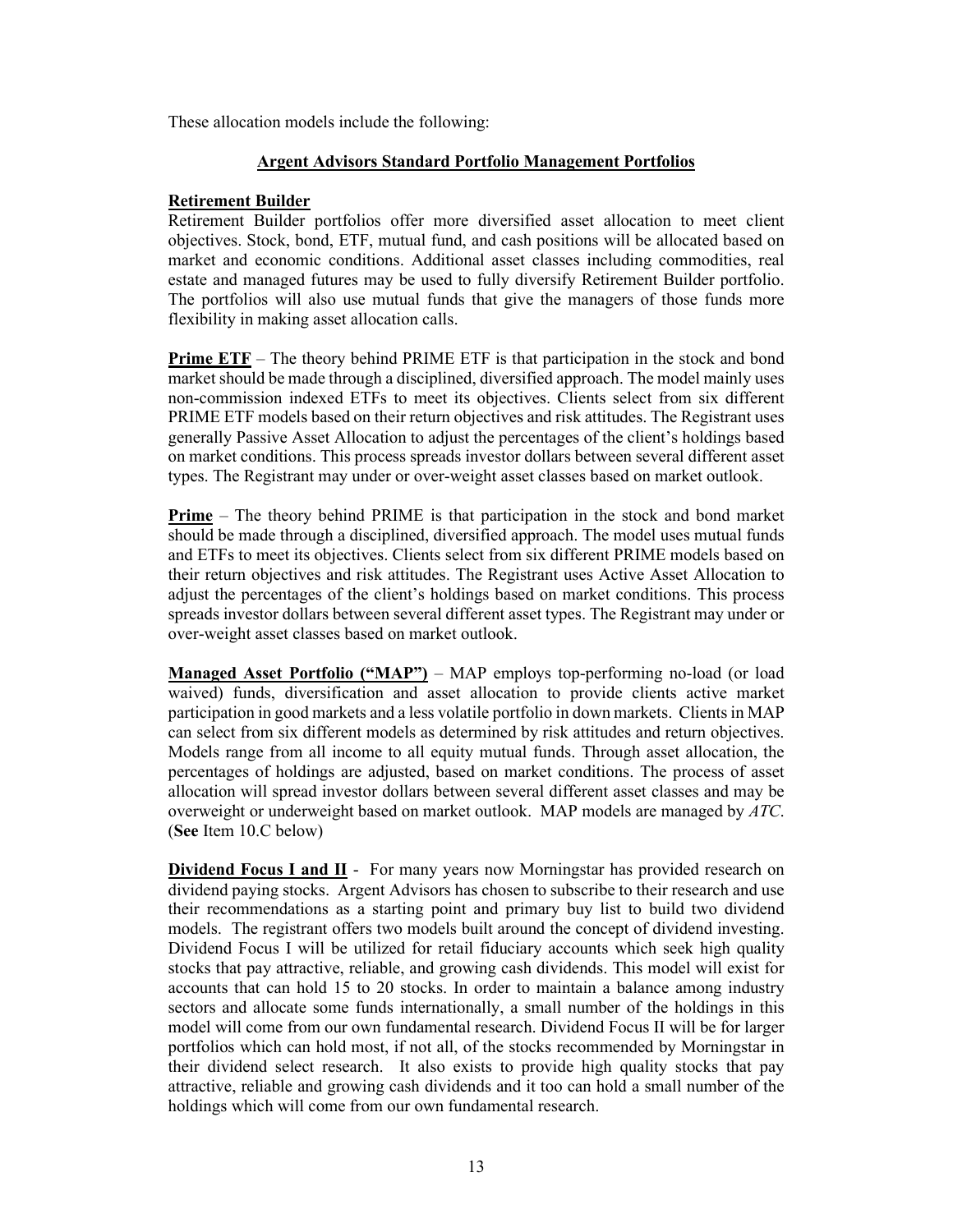**Core Equity –** Core is a Portfolio of large cap, blue chips stocks. It consists of around 35 diversified holdings which are predominantly US based companies with stronger balance sheets. While a high dividend yield is not a primary objective, it is expected that the portfolio will generate a yield at or slightly higher than the market average. Some overweighting and underweighting of sectors will occur based on valuation and anticipated economic conditions. Cash positions will generally be less than 5 percent.

**Fixed Income Only Fund Models** - These models will utilize highly rated bond funds and some bond-like alternative funds to generate maximum income with low volatility. The funds will be chosen based on the rigorous screening criteria employed by Argent Advisors. Income investors are very conservative and require maximum income from their investments. Since these models contain no equity exposure, growth will be minimal but volatility should also be very low. Short term volatility will come from changes in bond prices due to interest rate fluctuations, effects of inflation, etc. The Income Only - Total Return model will be a traditional bond portfolio of 70% Investment Grade and 30% Alternative allocation. The Income Only - Safety of Principal model will be a short duration model designed to offer a higher yield than Bank CD's but with very low volatility.

**Individual Managed Portfolio** – On occasion, some portfolios will use assets outside of the models listed above. These assets will generally be used to obtain specific portfolio needs and objectives, such as high income, tax free, etc. The securities will be selected from our *Buy List*.

**Wealth Builder-Stability & Growth Focused Portfolios** – The conviction underlying these portfolios is that investing in financial assets is best accomplished through a wellreasoned philosophy based on diversification across asset classes combined with tactical adjustments. Tactical adjustments are made when research indicates a particular asset class or classes are overbought or oversold. The custodian for these portfolios is SEI. Over the past 50 years, SEI has provided thought leadership & innovation in the areas of asset allocation, portfolio design & manager selection.

# **Argent Advisors Dynamic Asset Allocation Portfolios**

The Registrant primarily serves individual/retail investors. By definition, individual investors have shorter time frames in which to accomplish their investment goals. These time horizons are considerably shorter than those of institutional investors. To accommodate the enhanced sensitivity to risk that accompanies shorter investment time horizons The Registrant offers dynamic asset allocation programs. While active management tends to make some adjustments in percentages of client holdings based on market conditions, dynamic portfolio management makes larger portfolio modifications.

The term dynamic can connote different meanings. The Registrant differentiates active from dynamic investment management in two distinct ways. The first discipline which we employ is to analyze major asset classes like stocks, bonds, and cash and increase or reduce allocations to those areas based on global macro-economic conditions and fundamental analysis. The second discipline utilized is to employ technical analysis for the purpose of observing trends and performance of approved portfolio models. When portfolio models exhibit characteristics which deviate from expected risk adjusted returns then portfolio modifications are made with the expressed desire to minimize loss of principal and maximize long-term performance over an entire business cycle.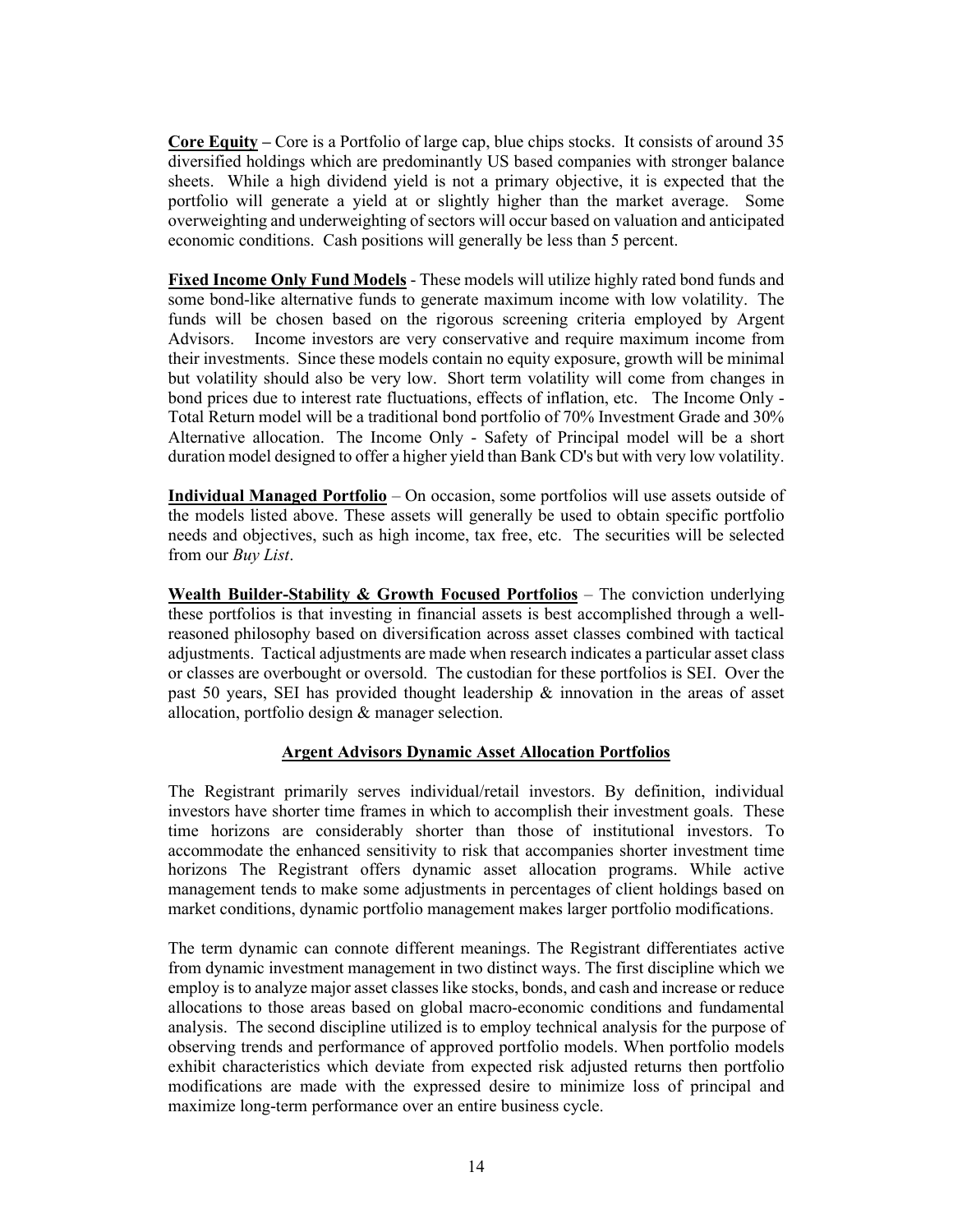#### **Momentum Select®**

Momentum Select® is a dynamic asset allocation strategy. The portfolios will be invested in mutual funds and ETFs. As a result, assets held in the Portfolio will be liquid The investment structure of the various Momentum Select® Portfolios is essentially the same in concept, yet different in application. Investment decisions are made based on determining an appropriate asset allocation for each Investor and modifying that asset allocation as risk and asset performance dictates. Trend analysis is then employed to determine the risk profile of each Momentum Select® Portfolio.

It is the dynamic selection of asset classes which signifies the highest risk and potential return of a portfolio. On occasion the current selection of assets will be more conservative than a static asset allocation model. On other occasions it could be more aggressive than a static asset allocation model. As a result multiple model portfolios are currently available for application. They range in category from the following: conservative, moderately conservative, moderate (2), and moderately aggressive. We have labeled these models as follows: Strategic Fixed Income, Conservative Wealth Management, Dynamic Balanced, Quality Cash Flow, and Strategic Growth.

Momentum Select may also employ alternative investments. An Alternative investment is an asset that is not one of the conventional types, such as cash, fixed income and equities or one that utilizes these asset classes in unconventional ways. Alternative investments typically have a low correlation with those standard asset classes which makes them suitable for portfolio diversification.

In addition, a portion of the Portfolio could be allocated to non- U.S. securities providing further diversification. This additional diversification is expected to have a moderating effect on the volatility of portfolio returns.

### **Dynamic Portfolio**

### **Prime Dynamic**

At its core, Argent Advisors, Inc. specializes in asset allocation. We construct investment models to match global asset allocation themes with customer investment objectives and goals. These models are constantly evaluated and managed to position assets according to the risk profile and investment objectives communicated by the client. This involves a moderate amount of repositioning. The Prime dynamic models takes this process one step further. Statistical analysis is employed to determine the risk profile of each Prime Dynamic model. When portfolio models exhibit characteristics which deviate from expected risk adjusted returns then portfolio modifications are made with the expressed desire to minimize loss of principal and maximize long-term performance over an entire business cycle. The investment manager of the Prime Dynamic model relies heavily on trend analysis to determine if and when to make portfolio adjustment.

Prime Dynamic may also employ alternative investments. An Alternative investment is an asset that is not one of the conventional types, such as cash, fixed income and equities or one that utilizes these asset classes in unconventional ways. Alternative investments typically have a low correlation with those standard asset classes which makes them suitable for portfolio diversification.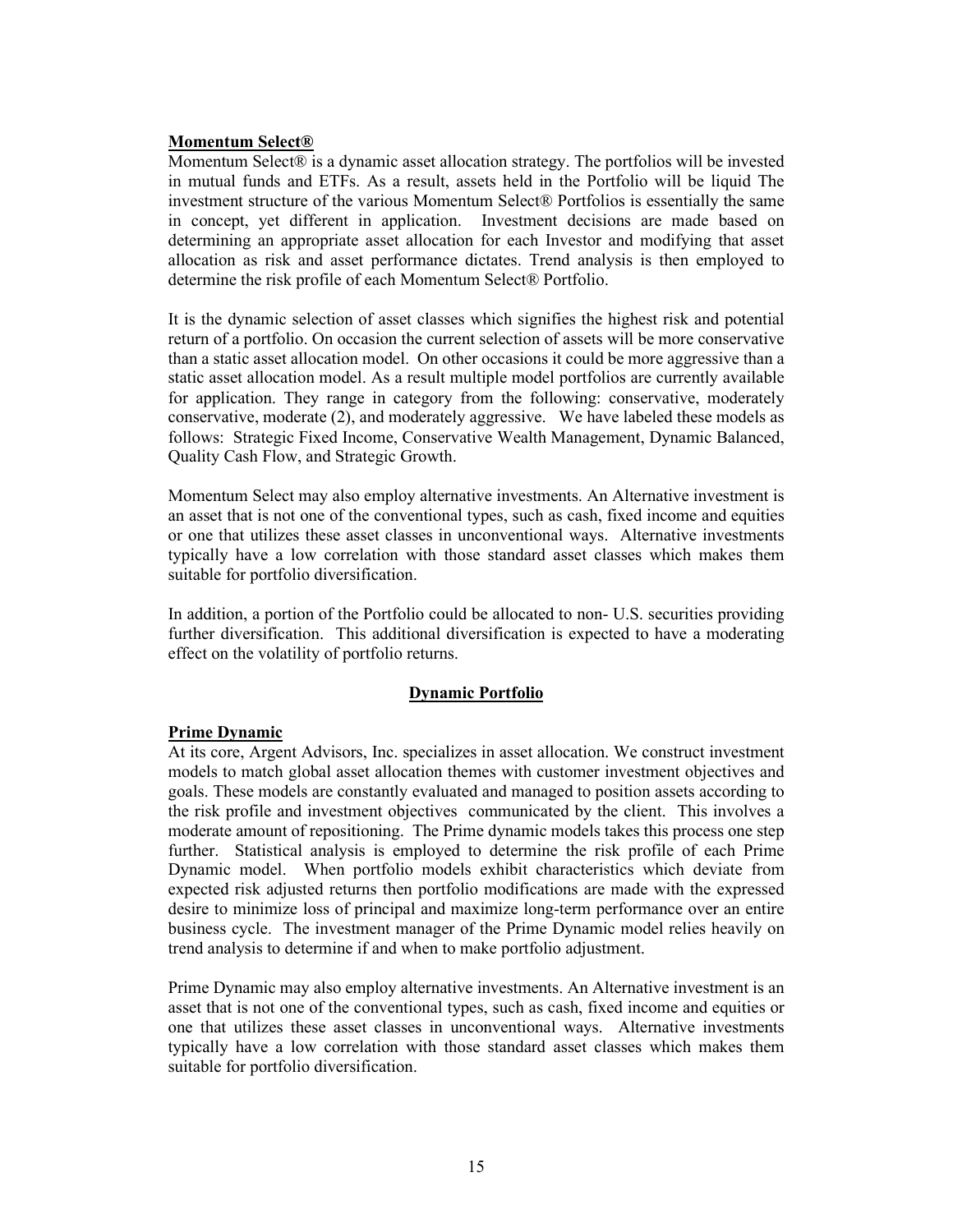In addition, a portion of the Portfolio could be allocated to non- U.S. securities providing further diversification. This additional diversification is expected to have a moderating effect on the volatility of portfolio returns.

# <span id="page-15-0"></span>**Item 9 Disciplinary Information**

The Registrant has not been the subject of any disciplinary actions.

# <span id="page-15-1"></span>**Item 10 Other Financial Industry Activities and Affiliations**

- A. As disclosed above in Item 5.E, certain of Registrant's representatives are also registered representatives of LPL Financial Corporation ("*LPL*"), an SEC registered and FINRA member broker-dealer.
- B. Neither the Registrant, nor its representatives, are registered or have an application pending to register, as a futures commission merchant, commodity pool operator, a commodity trading advisor, or a representative of the foregoing.
- C. **Registered Representatives of** *LPL.* As disclosed above in Item 5.E, certain of Registrant's representatives, are registered representatives of *LPL*, an SEC Registered and FINRA member broker-dealer. Clients may choose to engage Barry Guinn, Stephen R. Braddock, Trey Curtis and/or Kathy Hopkins in their individual capacities as registered representatives of *LPL*, to implement investment recommendations on a commission basis.

**Affiliated Investment Companies**. Argent Financial Group, the Registrant's principal owner, is also the sole owner of Argent Fiduciary Consulting Services, LLC (provides consulting and compliance services to trust companies and registered investment advisers), Argent Retirement Plan Advisors, LLC (affiliated SEC registered investment adviser firm and Municipal Advisor), Wynden Capital Management, LLC (affiliated Georgia state registered investment adviser firm), Argent Trust Company of Oklahoma (an Oklahoma Trust Company), Argent Insurance Services, LLC (insurance), Argent Mineral Management, LLC (oil and gas, lease management, timber property management, etc.), Argent Advisors Leasing Services, LLC (an employment leasing company), Ameritrust Investment Advisers Inc. (an Oklahoma state registered investment advisory firm), and Argent Trust Company (custodian and trust services) (**See** below concerning Argent Trust Company). There may be instances when portfolio managers may purchase municipal bonds for advisory accounts in issues where Institutional Services (a department of Argent Trust) serves as trustee and / or paying agent /registrar.

In certain circumstances, Registrant's Associated Persons may refer clients to entities owned by Argent Financial Group, including those referenced in the immediately preceding paragraph. Those entities may provide services to the client, which are not investment-related.

The recommendation that a client utilize the services of the above referenced affiliated entities presents a material conflict of interest*,* as the associated person making the referral to any of the above entities can receive referral fees from that affiliated entity. In addition, affiliated entities may enter into a referral agreement with Registrant. In so doing, the affiliated entity making the referral can receive referral fees from the Registrant. Clients are under no obligation to engage the services of such affiliated entities.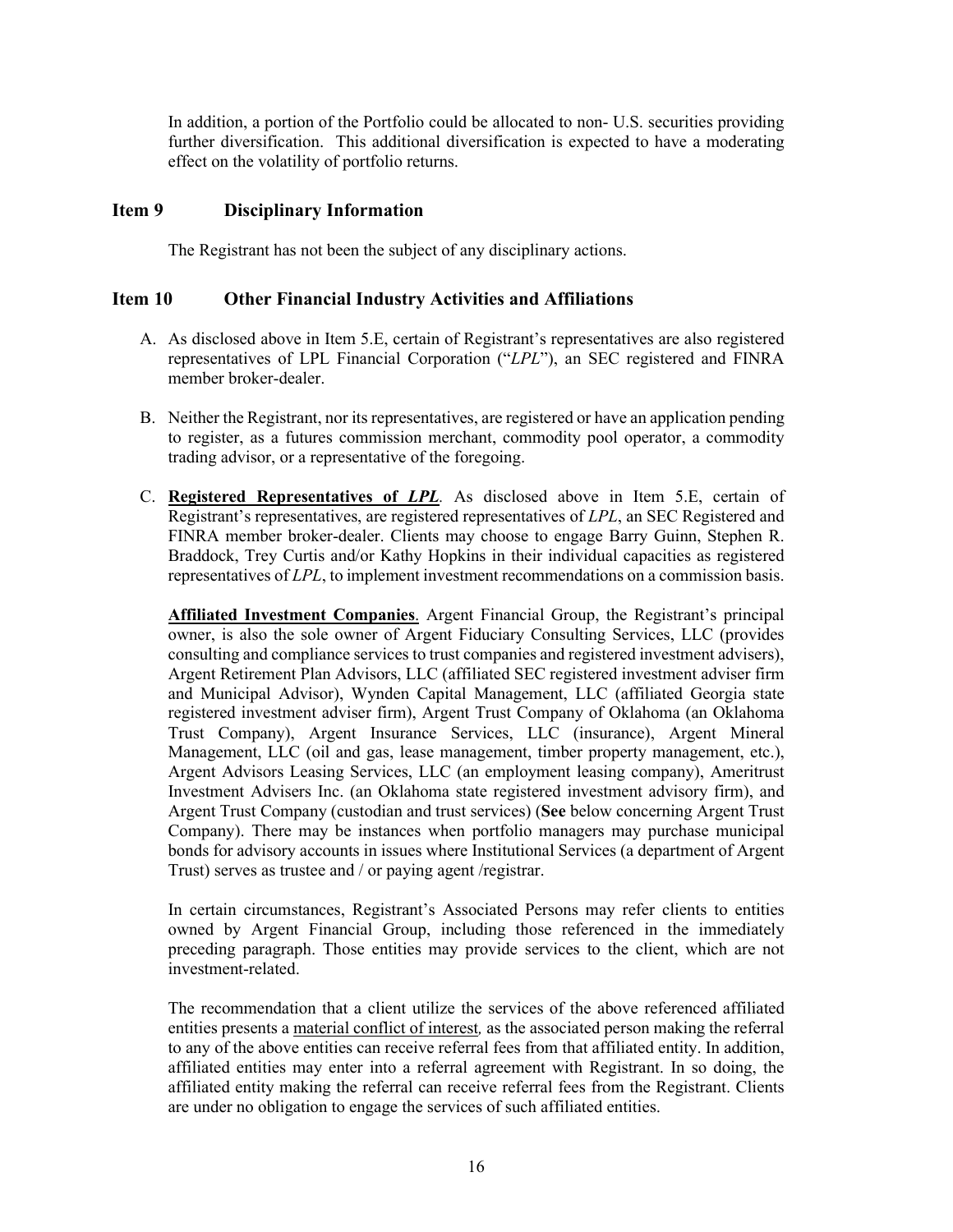The Registrant's Chief Compliance Officer, Carrie Brown, remains available to address any questions that a client or prospective client may have regarding the above conflict of interest.

**Heritage Capital Management, Inc**. Registrant's associated person, Dean Mailhes is also President and owner of Heritage Capital Management, an investment advisory firm registered with the State of Louisiana. Additionally, Vaughn Antley is an investment advisor representative with Heritage Capital Management, Inc.

**Argent Trust Company**. As previously stated, *ATC* and the Registrant are both wholly owned subsidiaries of Argent Financial Group. The Registrant is not operationally independent of *ATC*, the affiliated custodian. *ATC* maintains a segregated account for each account it custodies. The Registrant has developed and implemented policies and procedures to minimize risks to client accounts. An independent auditing firm will conduct an annual surprise examination to verify client funds and securities. Moreover, *ATC* is subject to an annual audit, which is conducted by an independent auditing firm and will include an opinion evaluating the internal controls relating to the custody of client assets. A copy of the report can be provided upon written request.

Registrant may recommend that clients custody assets with *ATC*. *ATC* and Registrant are both wholly owned subsidiaries of Argent Financial Group. Certain of *ATC* (a wholly owned subsidiary of Argent Financial Group) employees may also be employed with Registrant. If the client determines to utilize *ATC* for custody, Registrant may purchase through *ATC* certain mutual funds. In these circumstances, in addition to custodial fees and/or transaction fees, *ATC* will also receive a shareholder services fee. This arrangement presents a material conflict of interest.

The recommendation that a client custodies their investment management assets with *ATC* presents a material conflict of interest, as *ATC*, an affiliated entity shall receive custodial fees, per trade transaction fees, rebates and a shareholder services fee. In addition, certain of the investment models utilized may also pay 12b-1 fees. Registrant's related persons *may* indirectly benefit from the payment of these fees to *ATC*. This indirect benefit may provide an incentive to recommend *ATC* as a custodian based on economic benefits, rather than on a particular client's need. No client is under any obligation to engage *ATC* as their account custodian. Clients are reminded that they may engage other, non-affiliated account custodians.

The Registrant's Chief Compliance Officer, Carrie Brown, remains available to address any questions that a client or prospective client may have regarding the above conflict of interest.

**Licensed Insurance Agency/Agents**. Argent Insurance Services, LLC is an affiliated licensed insurance agency. Dean Mailhes, Michael R. Jones, Byron R. Moore, Barry Guinn Trey Curtis, Kathy Hopkins and/or Randy Braddock, in their individual capacities, are licensed insurance agents, and may recommend the purchase of certain insurance-related products on a commission basis. As referenced in Item 4.B above, clients can engage certain of Registrant's representatives to effect insurance transactions on a commission basis.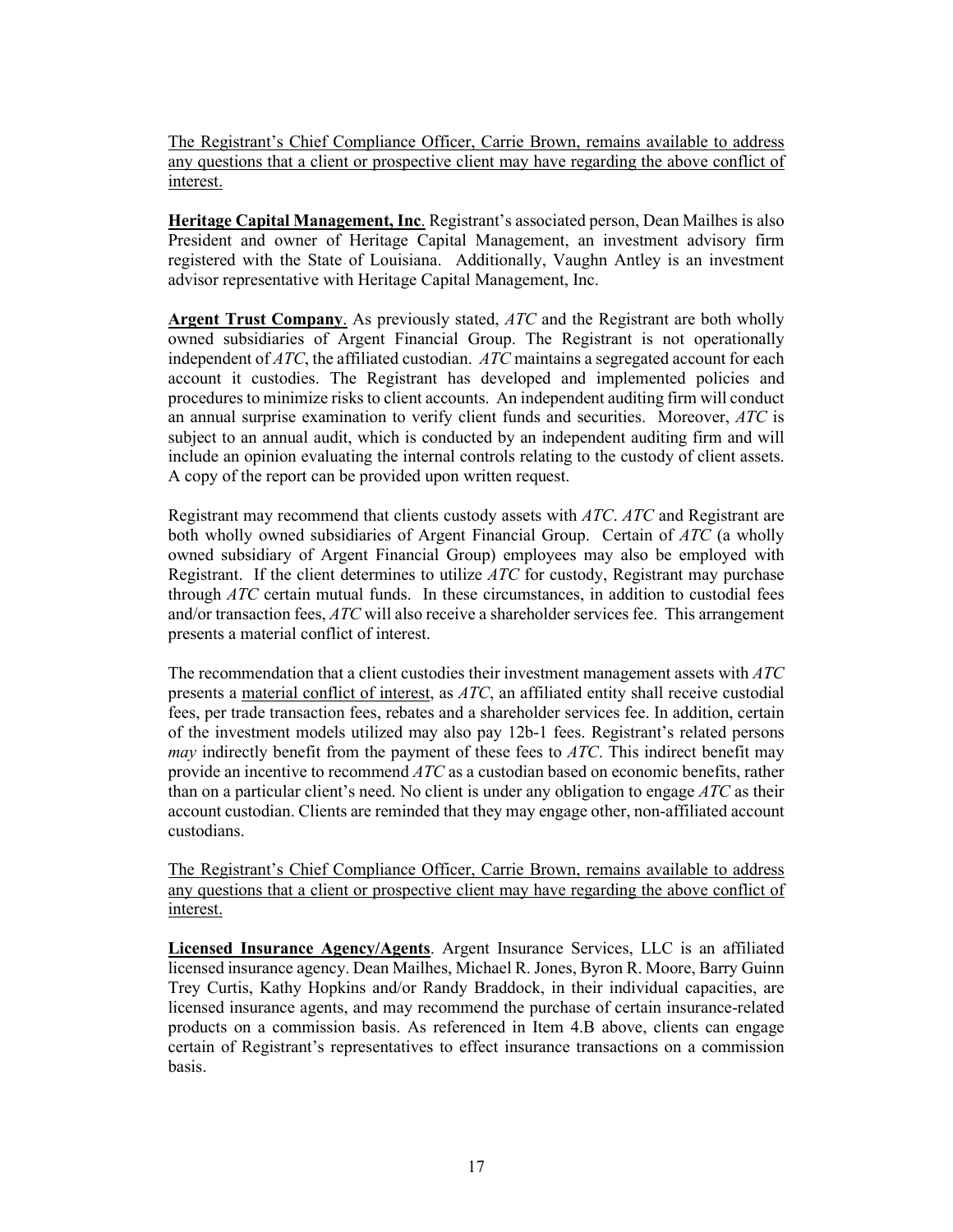**Conflicts of Interest**: The recommendation by either Dean Mailhes, Michael R. Jones, Byron R. Moore, Barry Guinn and/or Trey Curtis that a client purchase a securities or insurance commission product presents a material conflict of interest, as the receipt of commissions may provide an incentive to recommend investment products based on commissions received, rather than on a particular client's need. No client is under any obligation to purchase any commission products from Dean Mailhes, Michael R. Jones, Byron R. Moore, Barry Guinn, and/or Trey Curtis. Clients are reminded that they may purchase securities and/or insurance products recommended by Registrant through other, non-affiliated professionals. The Registrant's Chief Compliance Officer, Carrie Brown, remains available to address any questions that a client or prospective client may have regarding the above conflict of interest.

D. The Registrant does not receive, directly or indirectly, compensation from investment advisors that it recommends or selects for its clients.

# <span id="page-17-0"></span>**Item 11 Code of Ethics, Participation or Interest in Client Transactions and Personal Trading**

A. The Registrant maintains an investment policy relative to personal securities transactions. This investment policy is part of Registrant's overall Code of Ethics, which serves to establish a standard of business conduct for all of Registrant's Representatives that is based upon fundamental principles of openness, integrity, honesty and trust, a copy of which is available upon request.

In accordance with Section 204A of the Investment Advisers Act of 1940, the Registrant also maintains and enforces written policies reasonably designed to prevent the misuse of material non-public information by the Registrant or any person associated with the Registrant.

- B. Generally, neither the Registrant nor any related person of Registrant recommends, buys, or sells for client accounts, securities in which the Registrant or any related person of Registrant has a material financial interest. However, upon the specific request of a client, the Registrant and/or related persons of the Registrant may recommend the sale of securities in which the Registrant and/or a related person of the Registrant has a material financial interest. Registrant's clients are under absolutely no obligation to consider or make an investment in securities in which the Registrant and/or a related person of the Registrant has a material financial interest. The Registrant's Chief Compliance Officer, Carrie Brown, remains available to address any questions that a client or prospective client may have regarding the above arrangement and any corresponding conflict of interest.
- C. The Registrant and/or representatives of the Registrant *may* buy or sell securities that are also recommended to clients. This practice may create a situation where the Registrant and/or representatives of the Registrant are in a position to materially benefit from the sale or purchase of those securities. Therefore, this situation creates a conflict of interest. Practices such as "scalping" (i.e., a practice whereby the owner of shares of a security recommends that security for investment and then immediately sells it at a profit upon the rise in the market price which follows the recommendation) could take place if the Registrant did not have adequate policies in place to detect such activities. In addition, this requirement can help detect insider trading, "front-running" (i.e., personal trades executed prior to those of the Registrant's clients) and other potentially abusive practices.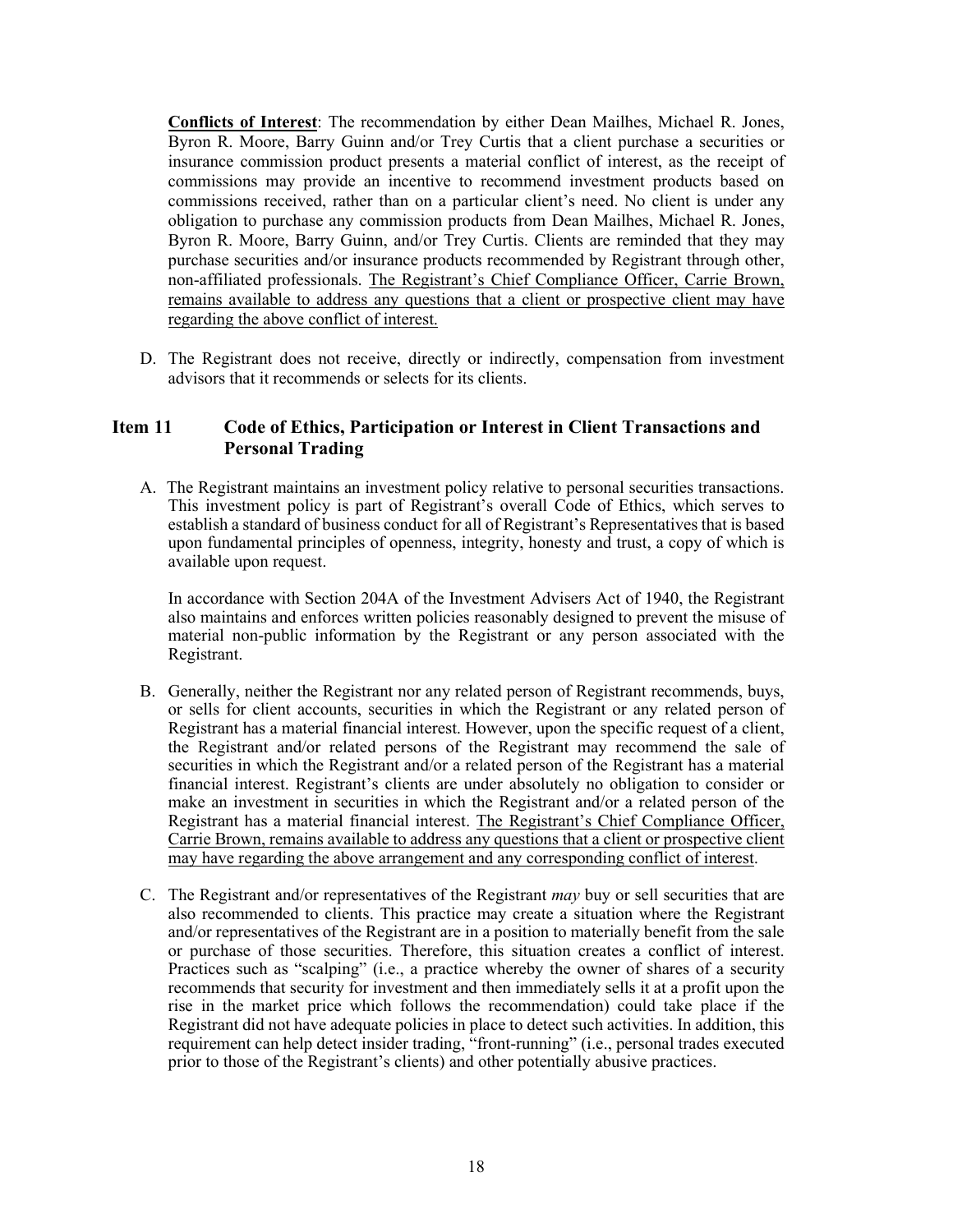The Registrant has a personal securities transaction policy in place to monitor the personal securities transactions and securities holdings of each of the Registrant's "Access Persons". The Registrant's securities truncation policy requires that Access Person of the Registrant must provide the Chief Compliance Officer or his/her designee with a written report of the their current securities holdings within ten (10) days after becoming an Access Person. Additionally, each Access Person must provide the Chief Compliance Officer or his/her designee with a written report of the Access Person's current securities holdings at least once each twelve (12) month period thereafter on a date the Registrant selects; provided, however that at any time that the Registrant has only one Access Person, he or she shall not be required to submit any securities report described above.

D. The Registrant and/or representatives of the Registrant *may* buy or sell securities, at or around the same time as those securities are recommended to clients. This practice creates a situation where the Registrant and/or representatives of the Registrant are in a position to materially benefit from the sale or purchase of those securities. Therefore, this situation creates a conflict of interest. As indicated above in Item 11.C, the Registrant has a personal securities transaction policy in place to monitor the personal securities transaction and securities holdings of each of Registrant's Access Persons.

# <span id="page-18-0"></span>**Item 12 Brokerage Practices**

A. In the event that the client requests that the Registrant recommend a brokerdealer/custodian for execution and/or custodial services (exclusive of those clients that may direct the Registrant to use a specific broker-dealer/custodian), Registrant generally recommends that investment management accounts be maintained at *ATC,* an affiliated trust company and/or *Fidelity*. (**See** Item 10.C above). The Registrant may determine to use the brokerage services of LPL financial for trading. No commissions generated from these trades shall result in any compensation for Barry Guinn, Stephen R. Braddock, Trey Curtis or Kathy Hopkins. Prior to engaging Registrant to provide investment management services, the client will be required to enter into a formal *Investment Advisory Agreement* with Registrant setting forth the terms and conditions under which Registrant shall manage the client's assets, and a separate custodial/clearing agreement with each designated broker-dealer/custodian.

Factors that the Registrant considers in recommending *ATC* and/or *Fidelity* (or any other broker-dealer/custodian to clients) include historical relationship with the Registrant, financial strength, reputation, execution capabilities, pricing, research, and service. Although the commissions and/or transaction fees paid by Registrant's clients shall comply with the Registrant's duty to seek best execution, a client may pay a commission that is higher than another qualified broker-dealer might charge to effect the same transaction where the Registrant determines, in good faith, that the commission/ transaction fee is reasonable. In seeking best execution, the determinative factor is not the lowest possible cost, but whether the transaction represents the best qualitative execution, taking into consideration the full range of a broker-dealer services, including the value of research provided, execution capability, commission rates, and responsiveness. Accordingly, although Registrant will seek competitive rates, it may not necessarily obtain the lowest possible commission rates for client account transactions. The brokerage commissions or transaction fees charged by the designated broker-dealer/custodian are exclusive of, and in addition to, Registrant's investment management fee. The Registrant's best execution responsibility is qualified if securities that it purchases for client accounts are mutual funds that trade at net asset value as determined at the daily market close.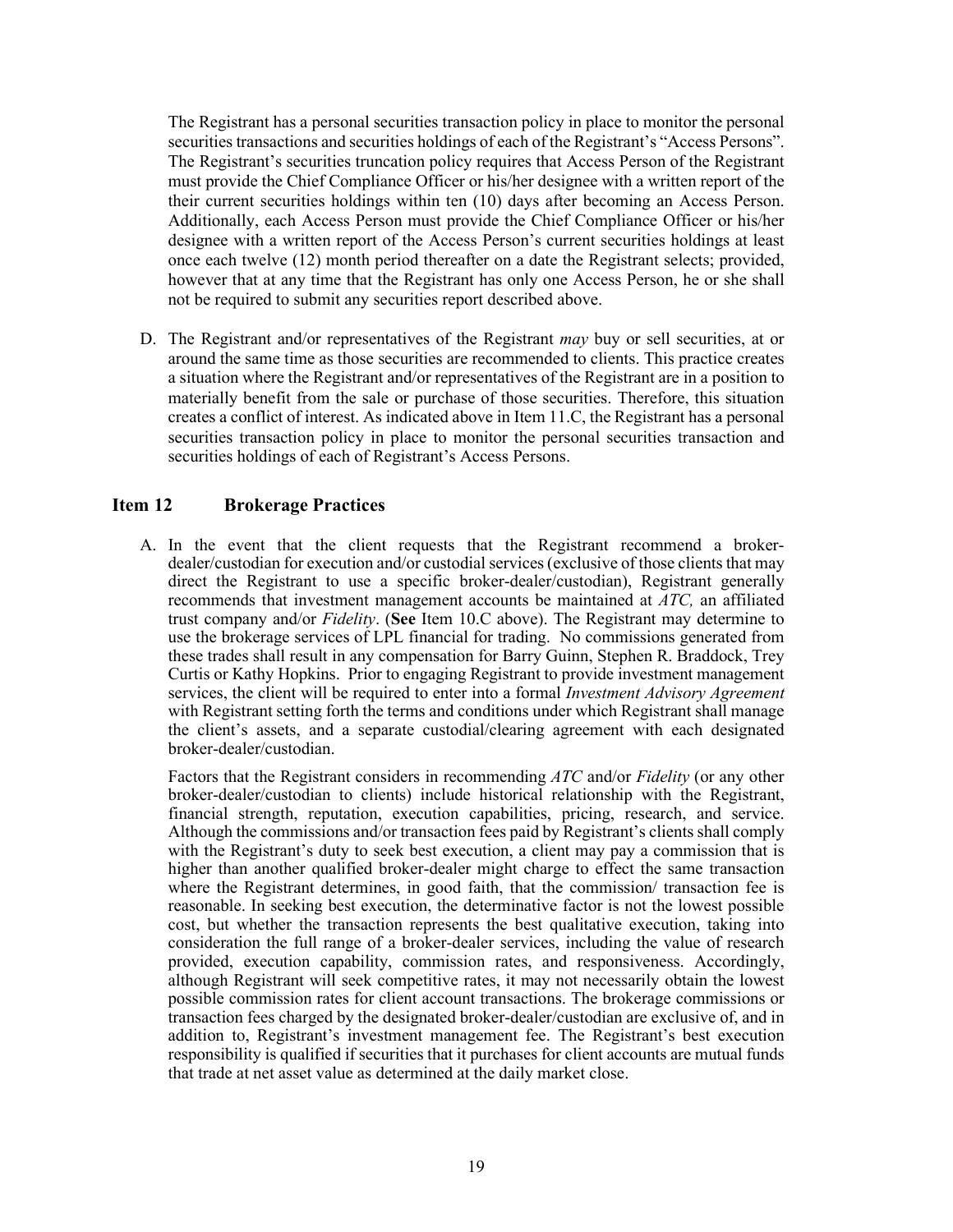The recommendation that a client custodies their investment management assets with *ATC* presents a material conflict of interest, as *ATC*, an affiliated entity shall receive custodial fees, per trade transaction fees, rebates and a shareholder services fee. In addition, certain of the investment models utilized may also pay 12b-1 fees. Registrant's related persons *may* indirectly benefit from the payment of these fees to *ATC*. This indirect benefit provides an incentive to recommend *ATC* as a custodian based on economic benefits, rather than on a particular client's need. No client is under any obligation to engage *ATC* as their account custodian. Clients are reminded that they may engage other, non-affiliated account custodians. The Registrant's Chief Compliance Officer, Carrie Brown, remains available to address any questions that a client or prospective client may have regarding the above conflict of interest.

#### 1. Research and Additional Benefits

Although not a material consideration when determining whether to recommend that a client utilize the services of a particular broker-dealer/custodian, investment manager, platform and/or mutual fund sponsor, Registrant receives from broker-dealers and/or custodians, investment manager, platform and/or mutual fund sponsor, without cost (and/or at a discount) support services and/or products, certain of which assist the Registrant to better monitor and service client accounts maintained at such institutions. Included within the support services that may be obtained by the Registrant may be investment-related research, pricing information and market data, software and other technology that provide access to client account data, compliance and/or practice management-related publications, discounted or gratis consulting services, discounted and/or gratis attendance at conferences, meetings, and other educational and/or social events, marketing support, computer hardware and/or software and/or other products used by Registrant in furtherance of its investment advisory business operations.

As indicated above, certain of the support services and/or products that may be received may assist the Registrant in managing and administering client accounts. Others do not directly provide such assistance, but rather assist the Registrant to manage and further develop its business enterprise.

There is no corresponding commitment made by the Registrant to broker/dealers and/or custodians or any other entity to invest any specific amount or percentage of client assets in any specific mutual funds, securities or other investment products as a result of the above arrangement.

- 2. The Registrant does not receive referrals from broker-dealers.
- 3. The Registrant does not generally accept directed brokerage arrangements (when a client requires that account transactions be effected through a specific broker-dealer). In such client directed arrangements, the client will negotiate terms and arrangements for their account with that broker-dealer, and Registrant will not seek better execution services or prices from other broker-dealers or be able to "batch" the client's transactions for execution through other broker-dealers with orders for other accounts managed by Registrant. As a result, client may pay higher commissions or other transaction costs or greater spreads, or receive less favorable net prices, on transactions for the account than would otherwise be the case.

In the event that the client directs Registrant to effect securities transactions for the client's accounts through a specific broker-dealer, the client correspondingly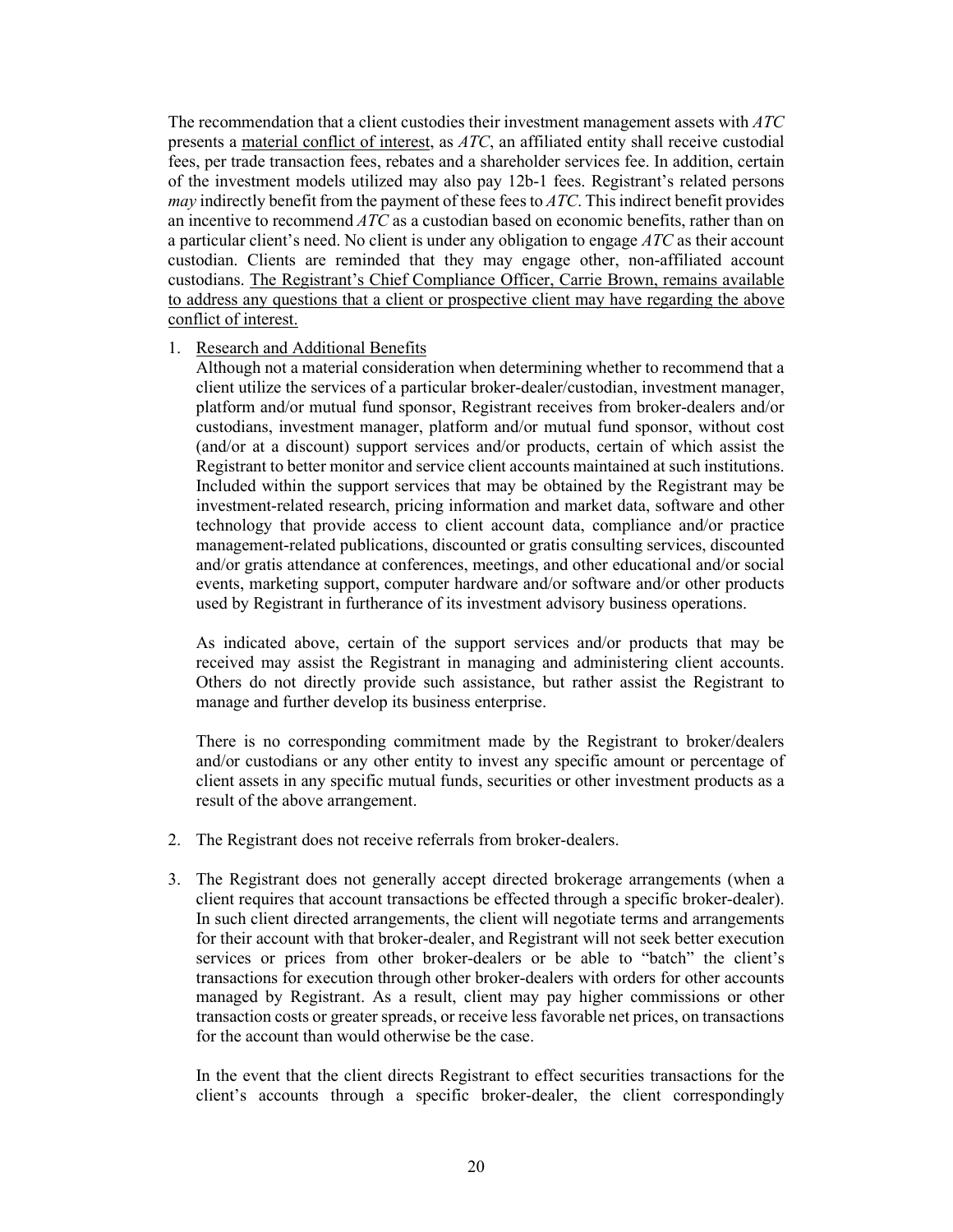acknowledges that such direction may cause the accounts to incur higher commissions or transaction costs than the accounts would otherwise incur had the client determined to effect account transactions through alternative clearing arrangements that may be available through Registrant. Higher transaction costs adversely impact account performance.

Transactions for directed accounts will generally be executed following the execution of portfolio transactions for non-directed accounts.

# **The Registrant's Chief Compliance Officer, Carrie Brown, remains available to address any questions that a client or prospective client may have regarding the above arrangement**.

B. To the extent that the Registrant provides investment management services to its clients, the transactions for each client account generally will be effected independently, unless the Registrant decides to purchase or sell the same securities for several clients at approximately the same time. The Registrant may (but is not obligated to) combine or "bunch" such orders to obtain best execution, to negotiate more favorable commission rates or to allocate equitably among the Registrant's clients differences in prices and commissions or other transaction costs that might have been obtained had such orders been placed independently. The Registrant shall not receive any additional compensation or remuneration as a result of such aggregation.

# <span id="page-20-0"></span>**Item 13 Review of Accounts**

- A. For those clients to whom Registrant provides investment supervisory services, annual investment reviews are completed by each investment advisor and submitted to compliance for review. Any issues are presented to the Board for review and possible action. All investment supervisory clients are advised that it remains their responsibility to advise the Registrant of any changes in their investment objectives and/or financial situation. All clients (in person or via telephone) are encouraged to review financial planning issues (to the extent applicable), investment objectives and account performance with the Registrant on an annual basis.
- B. The Registrant may conduct account reviews on an other than periodic basis upon the occurrence of a triggering event, such as a change in client investment objectives and/or financial situation, market corrections and client request.
- C. Clients are provided, at least quarterly, with regular summary account statements directly from the broker-dealer/custodian and/or program sponsor for the client accounts. The Registrant may also provide a written periodic report summarizing account activity and performance.

# <span id="page-20-1"></span>**Item 14 Client Referrals and Other Compensation**

A. As referenced in Item 12.1 above, the Registrant receives an indirect economic benefit from broker-dealers and/or custodians (i.e. *Fidelity)*. The Registrant, without cost (and/or at a discount), may also receive support services and/or products from broker-dealers and/or custodians.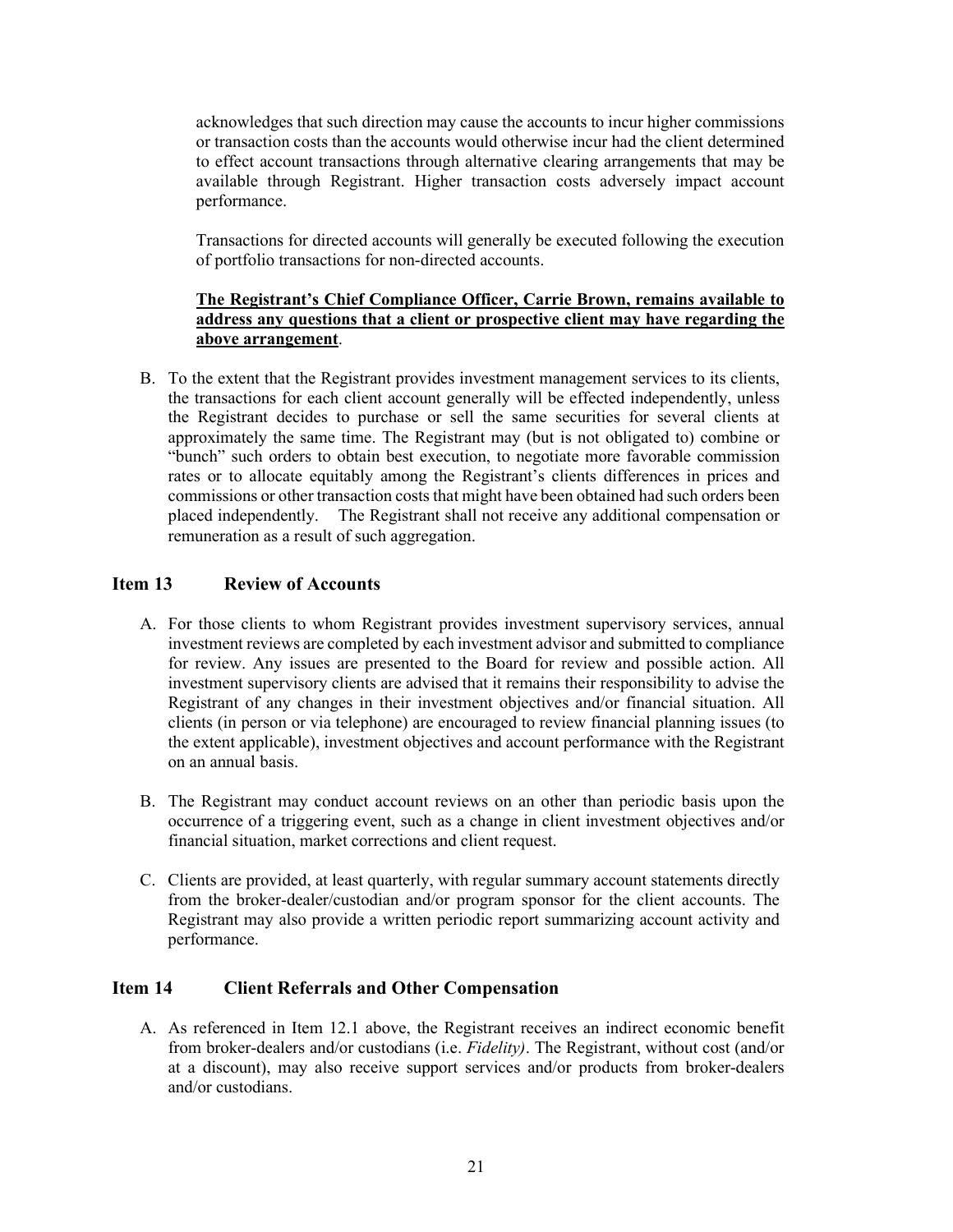Registrant's clients do not pay more for investment transactions effected and/or assets maintained at their respective broker-dealers and/or custodians as result of this arrangement. There is no corresponding commitment made by the Registrant to brokerdealers and/or custodians or any other entity to invest any specific amount or percentage of client assets in any specific mutual funds, securities or other investment products as a result of the above arrangement.

# **The Registrant's Chief Compliance Officer**, **Carrie Brown, remains available to address any questions that a client or prospective client may have regarding the above arrangement and any corresponding conflict of interest.**

B. If a client is introduced to the Registrant by either an unaffiliated or an affiliated solicitor, Registrant may pay that solicitor a referral fee in accordance with the requirements of Rule 206(4)-3 of the Investment Advisers Act of 1940, and any corresponding state securities law requirements. Any such referral fee shall be paid solely from the Registrant's investment management fee, and shall not result in any additional charge to the client. If the client is introduced to the Registrant by an unaffiliated solicitor, the solicitor, at the time of the solicitation, shall disclose the nature of his/her/its solicitor relationship, and shall provide each prospective client with a copy of the Registrant's written Brochure with a copy of the written disclosure statement from the solicitor to the client disclosing the terms of the solicitation arrangement between the Registrant and the solicitor, including the compensation to be received by the solicitor from the Registrant.

# <span id="page-21-0"></span>**Item 15 Custody**

The Registrant shall have the ability to have its advisory fee for each client debited by the custodian on a monthly or quarterly basis. Clients are provided, at least quarterly, with regular summary account statements directly from the broker-dealer/custodian and/or program sponsor for the client accounts.

To the extent that the Registrant provides clients with periodic account statements or reports, the client is urged to compare any statement or report provided by the Registrant with the account statements received from the account custodian.

The account custodian does not verify the accuracy of the Registrant's advisory fee calculation.

Custody Situations: The Registrant engages in other practices and/or services on behalf of its clients that require disclosure at the Custody section of Part 1 of Form ADV, which practices and/or services are subject to an annual surprise CPA examination in accordance with the requirements of Rule 206(4)-2 under the Investment Advisers Act of 1940. In addition, certain clients have established asset transfer authorizations that permit the qualified custodian to rely upon instructions from Registrant to transfer client funds or securities to third parties. These arrangements are disclosed at Item 9 of Part 1 of Form ADV. However, in accordance with the guidance provided in the SEC's February 21, 2017 *Investment Adviser Association* No-Action Letter, the affected accounts are not subject to an annual surprise CPA examination.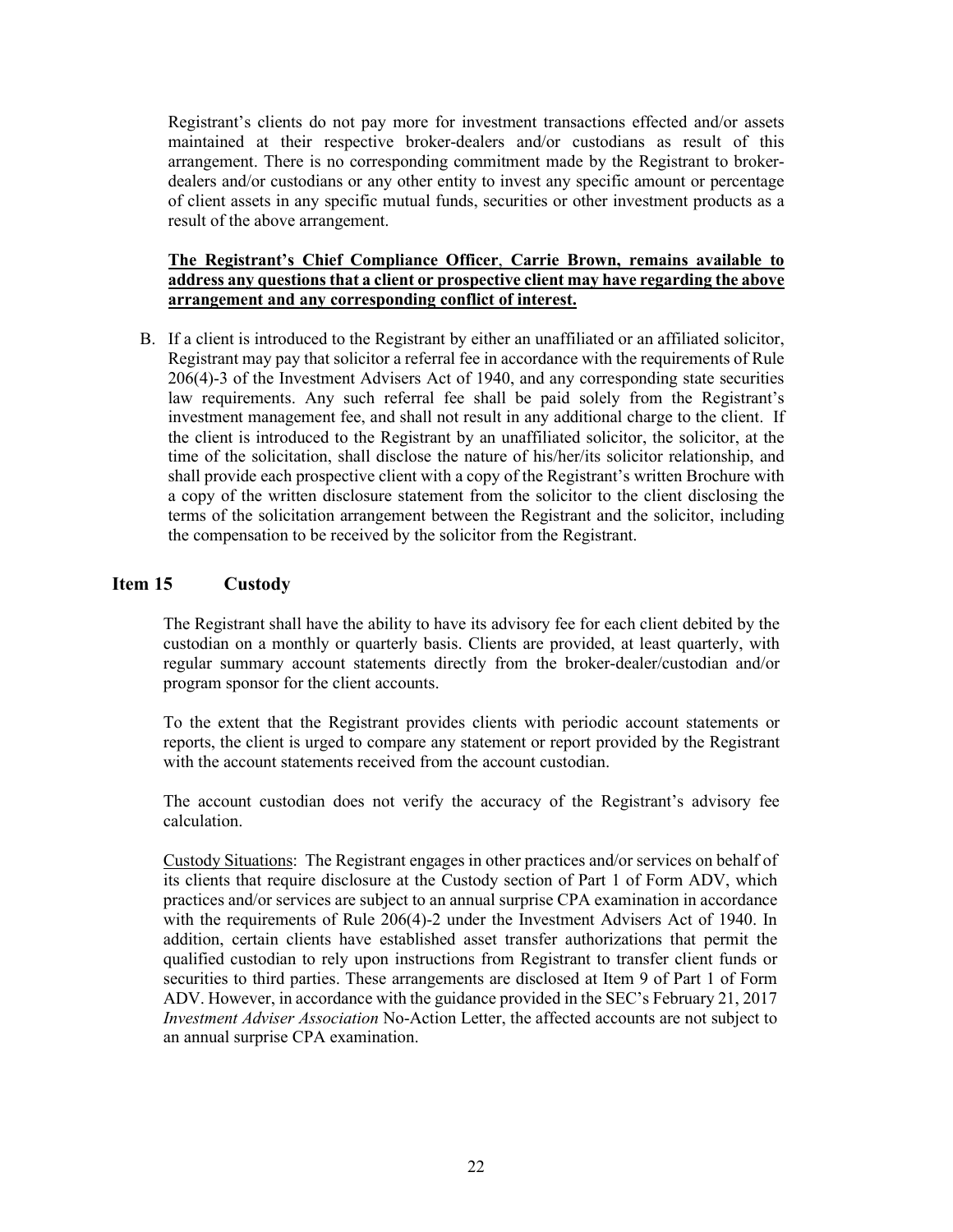### **Registrant's Compliance Officer, Carrie Brown, remains available to address any questions that a client or prospective client may have regarding custody-related issues.**

# <span id="page-22-0"></span>**Item 16 Investment Discretion**

The client can determine to engage the Registrant to provide investment advisory services on a discretionary basis. Prior to the Registrant assuming discretionary authority over a client's account, client shall be required to execute *Investment Advisory Agreement*, naming the Registrant as client's attorney and agent in fact, granting the Registrant full authority to buy, sell, or otherwise effect investment transactions involving the assets in the client's name for found in the discretionary account.

Clients who engage the Registrant on a discretionary basis may, at any time, impose restrictions, in writing, on the Registrant's discretionary authority. (i.e. limit the types/amounts of particular securities purchased for their account, exclude the ability to purchase securities with an inverse relationship to the market, limit or proscribe the Registrant's use of margin, etc).

# <span id="page-22-1"></span>**Item 17 Voting Client Securities**

Unless the client directs otherwise in writing, for all accounts with transaction authority the Registrant is responsible for voting client proxies in conjunction with the proxy voting administrative and due diligence services provided by Proxy Edge, an unaffiliated nationally recognized proxy voting service of Broadridge Financial Solutions, Inc.

Registrant, in conjunction with the services provided by Broadridge Financial Solutions, Inc., shall monitor corporate actions of individual issuers and investment companies consistent with Registrant's fiduciary duty to vote proxies in the best interests of its clients. With respect to individual issuers, Registrant may be solicited to vote on matters including corporate governance, adoption or amendments to compensation plans (including stock options), and matters involving social issues and corporate responsibility. With respect to investment companies (e.g., mutual funds), Registrant may be solicited to vote on matters including the approval of advisory contracts, distribution plans, and mergers. Registrant (in conjunction with the services provided by Broadridge Financial Solutions, Inc.) shall maintain records pertaining to proxy voting as required pursuant to Rule 204-2 (c)(2) under the Advisers Act. Copies of Rules 206 (4)-6 and  $204-2(c)(2)$  are available upon written request. In addition, information pertaining to how Registrant voted on any specific proxy issue is also available upon written request. Requests should be made by contacting the Registrant's Chief Compliance Officer, Carrie Brown.

### **Class Action Lawsuits**

In addition, Registrant has also contracted with Broadridge as provider to file Class Actions "Proof of Claim" forms.

Occasionally, securities held in the accounts of clients will be the subject of class action lawsuits. Registrant has retained the services of Broadridge to provide a comprehensive review of clients' possible claims to a settlement throughout the class action lawsuit process. Broadridge actively seeks out any open and eligible class action lawsuits.